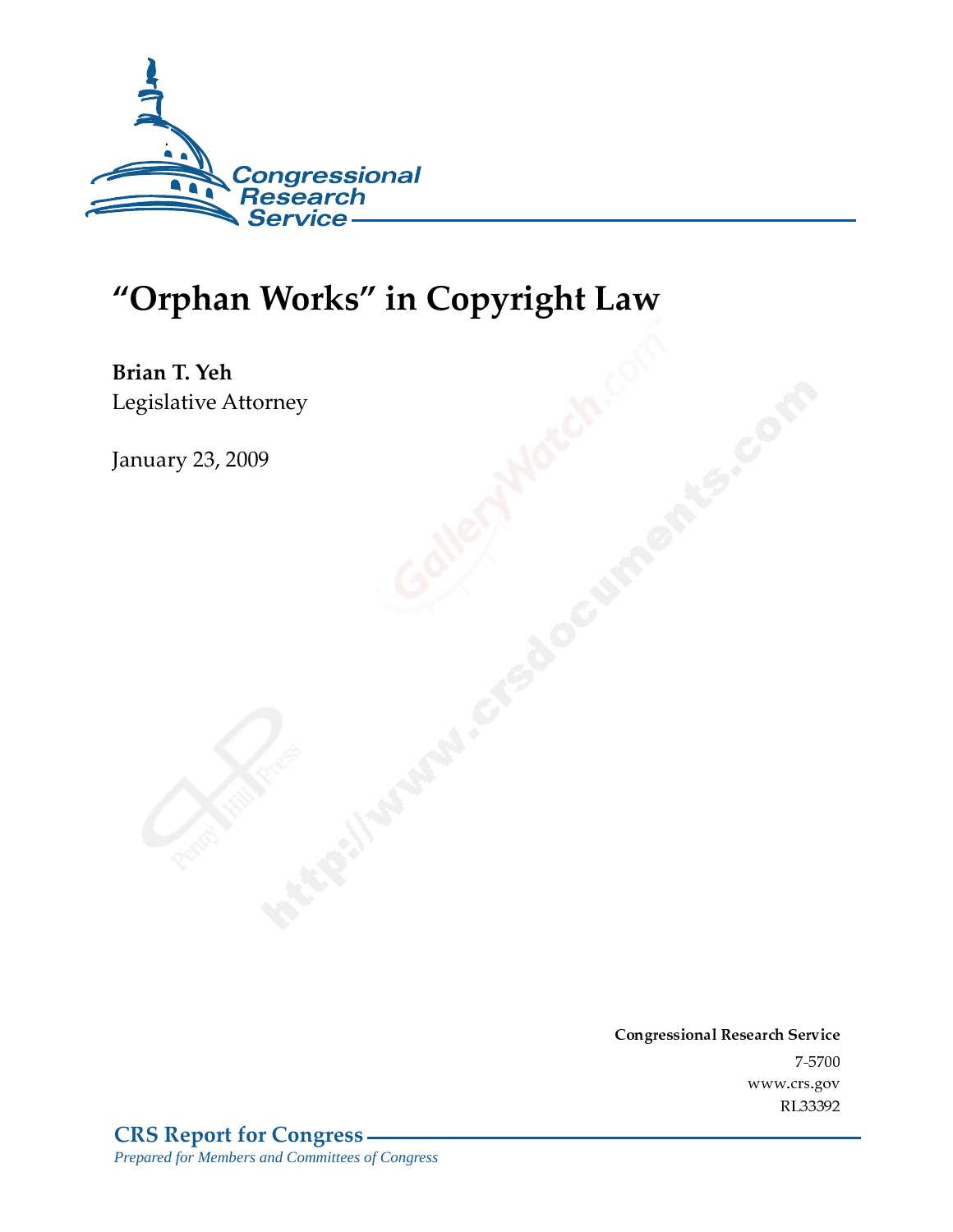# Summary

This report surveys the findings and conclusions in the U.S. Copyright Office's *Report on Orphan Works* ("Report"), issued in January 2006, and legislation introduced to address the problem. Orphan works are copyrighted works whose owners are difficult or impossible to identify and/or locate. The goal of the Report was to elicit public comment and evaluate the extent of real or perceived problems that content users encounter in their efforts to use these works.

Orphan works are perceived to be inaccessible because of the risk of infringement liability that a user might incur if and when a copyright owner subsequently appears. Consequently, many works that are, in fact, abandoned by owners are withheld from public view and circulation because of uncertainty about the owner and the risk of liability.

The Report defines the problems it identified, and concludes that the problem is indeed real and should be addressed legislatively. It analyzes stakeholders' views on the issue and constraints on solutions imposed by the structure of U.S. copyright law and international copyright obligations. The Report sets forth a proposal to amend the Copyright Act by adding a provision that would limit liability for infringing use of orphan works when, prior to use, a user performs a reasonably diligent search for the copyright owner and provides attribution to the author and copyright owner, if possible. In some instances, when copyright infringement is made without commercial advantage and the user ceases infringement promptly after receiving notice thereof, no monetary relief would be available.

Adopting many of the suggestions of the Copyright Office, the Orphan Works Act of 2006 was introduced in the  $109<sup>th</sup>$  Congress, second session (H.R. 5439). This bill was later incorporated into an omnibus copyright bill, appearing as Title II of The Copyright Modernization Act of 2006 (H.R. 6052). However, the bill was not addressed by the end of that Congress's adjournment. The bill would have implemented a limitation on monetary damage liability for specified infringement of orphan works, but took a more detailed approach than the Report's original proposals in establishing requirements for such liability limitations, such as articulating standards for a "reasonably diligent search." The bill would also have directed the Copyright Office to study and report on the implementation of the new orphan works amendment, and to study and make recommendations for a "small claims" procedure to address copyright infringement.

Legislation addressing the orphan works issue was reintroduced in the  $110<sup>th</sup>$  Congress: the Orphan Works Act of 2008 (H.R. 5889) and the Shawn Bentley Orphan Works Act of 2008 (S. 2913). The two bills resembled the Orphan Works Act of 2006, although there were substantial differences from that earlier legislation and even between themselves. These additional or revised provisions were added in part to address concerns raised by photographers, illustrators, and other visual artists, as well as textile and home furnishing manufacturers. While S. 2913 passed the Senate, H.R. 5889 did not make it out of the House Judiciary Committee. This report will be updated if orphan works legislation is introduced in the  $111<sup>th</sup>$  Congress.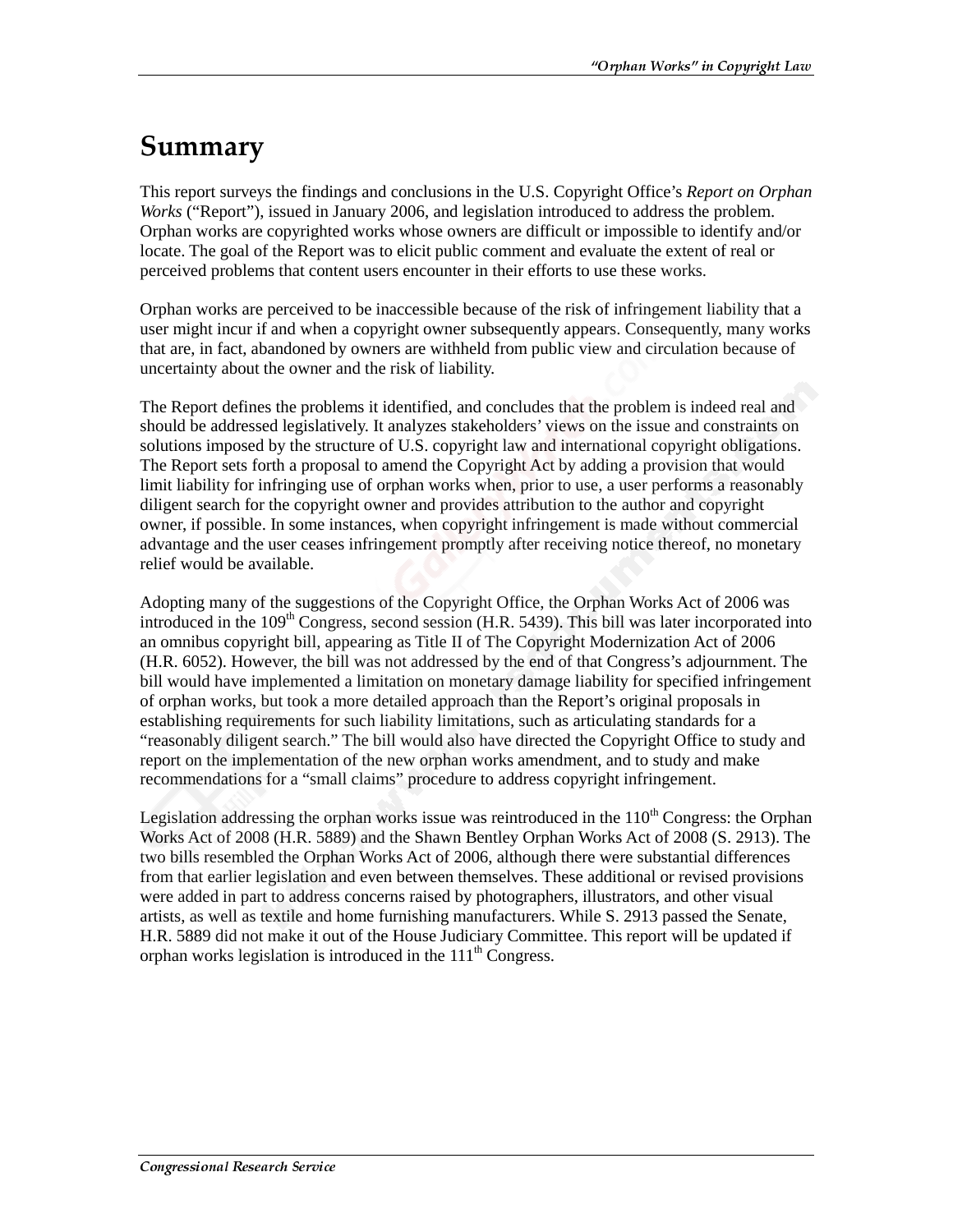# **Contents**

| Exceptions to the Eligibility for Limitation on Monetary Remedies 12                       |  |
|--------------------------------------------------------------------------------------------|--|
|                                                                                            |  |
|                                                                                            |  |
|                                                                                            |  |
|                                                                                            |  |
| S. 2913, 110 <sup>th</sup> Congress, Second Session, the Shawn Bentley Orphan Works Act of |  |
|                                                                                            |  |
|                                                                                            |  |

# Contacts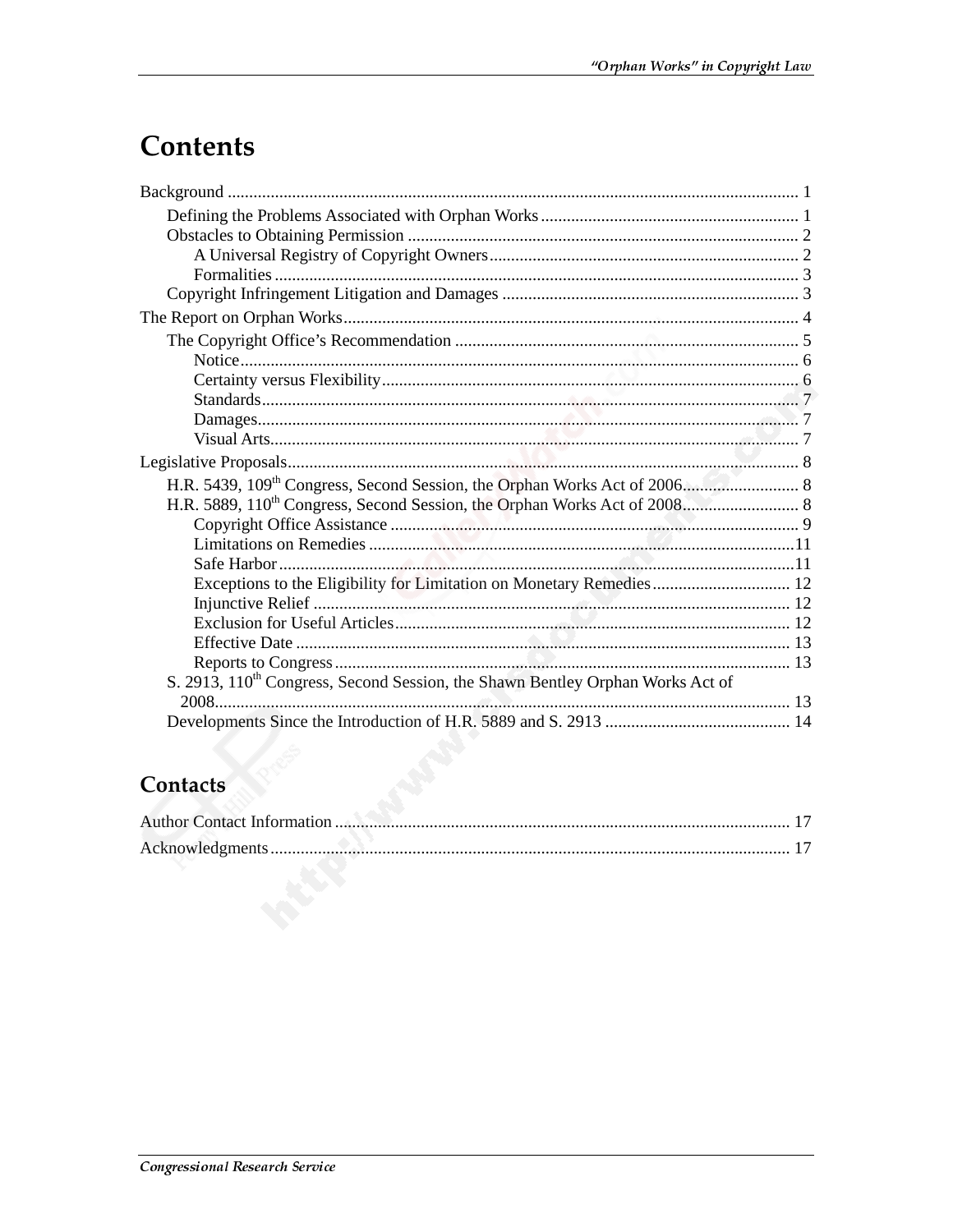# Background

In response to requests by several Members of Congress, the U.S. Copyright Office agreed to examine issues surrounding "orphan works." Orphan works are copyrighted works whose owners are difficult or impossible to identify and/or locate. In January 2005, the Copyright Office issued a Notice of Inquiry requesting public comment from interested parties on the subject.<sup>1</sup> The Office accepted written comments and hosted public roundtable discussions on the topic. In January 2006, it issued its Report on Orphan Works, which includes proposed legislative language to address the problem identified.<sup>2</sup> Hearings were held in the  $109<sup>th</sup>$  and  $110<sup>th</sup>$  Congresses on the orphan works problem.<sup>3</sup>

This report surveys the findings of the Report on Orphan Works ("Report"), considers the Copyright Office's proposed amendment to the Copyright Act to address the issue, and analyzes introduced orphan works legislation in the 109<sup>th</sup> and 110<sup>th</sup> Congresses. No similar legislation has yet been introduced in the  $111<sup>th</sup> Congress$ .

# Defining the Problems Associated with Orphan Works

The constitutionally authorized grant of a limited monopoly to copyright holders is intended "To promote the Progress of Science and useful Arts" by producing incentives for creative works and their dissemination to the public.<sup>4</sup> Ultimately, it is the public interest that supports allowing copyright holders to financially exploit the value of their creative efforts by controlling access to protected work. Someone who wants to exercise one or more of the copyright holder's exclusive rights in a copyrighted work must obtain permission to do so.<sup>5</sup> The terms for usage and recompense, if any, are negotiated and agreed to by the rights' holder and the prospective user.<sup>6</sup>

When an owner cannot be identified or located, a protected work is an "orphan" work. Many believe that orphan work status renders a work inaccessible. The inaccessibility arises from the risk of liability that a user might incur for copyright infringement if and when a copyright owner subsequently appears:

First, the economic incentive to create may be undermined by the imposition of additional costs on subsequent creators wishing to use material from existing works. Subsequent creators may be dissuaded from creating new works incorporating existing works for which

ł

<sup>&</sup>lt;sup>1</sup> Copyright Office, Orphan Works: Notice of Inquiry, 70 FED. REG. 3739 (Jan. 26, 2005).

<sup>&</sup>lt;sup>2</sup> The full report is available on the U.S. Copyright Office's website at [http://www.copyright.gov/orphan/orphanreport-full.pdf]. Additional material, including the *Notice of Inquiry* and proceedings from the roundtable meetings, are also available there.

<sup>3</sup> *"Report on Orphan Works by the Copyright Office":* Hearing before the House Subcomm. on Courts, the Internet, and Intellectual Property, 109<sup>th</sup> Cong., 2d Sess.; *Orphan Works: Proposals for a Legislative Solution:* Hearing before the Senate Comm. on the Judiciary, 109th Cong., 2d Sess. (2006); *Promoting the Use of Orphan Works: Balancing the Interests of Copyright Owners and Users:*Hearing before the House Subcomm. on Courts, the Internet, and Intellectual Property, 110<sup>th</sup> Cong., 2d Sess. (2008).

<sup>4</sup> U.S. CONST. ART. I, § 8, cl. 8. For more background information on copyright law, see CRS Report RS22801, *General Overview of U.S. Copyright Law*, by Brian T. Yeh.

<sup>5</sup> 17 U.S.C. § 106.

<sup>&</sup>lt;sup>6</sup> In some cases, the Copyright Act prescribes terms for usage through compulsory licensing, but alternatives to traditional negotiated terms of usage are not discussed herein.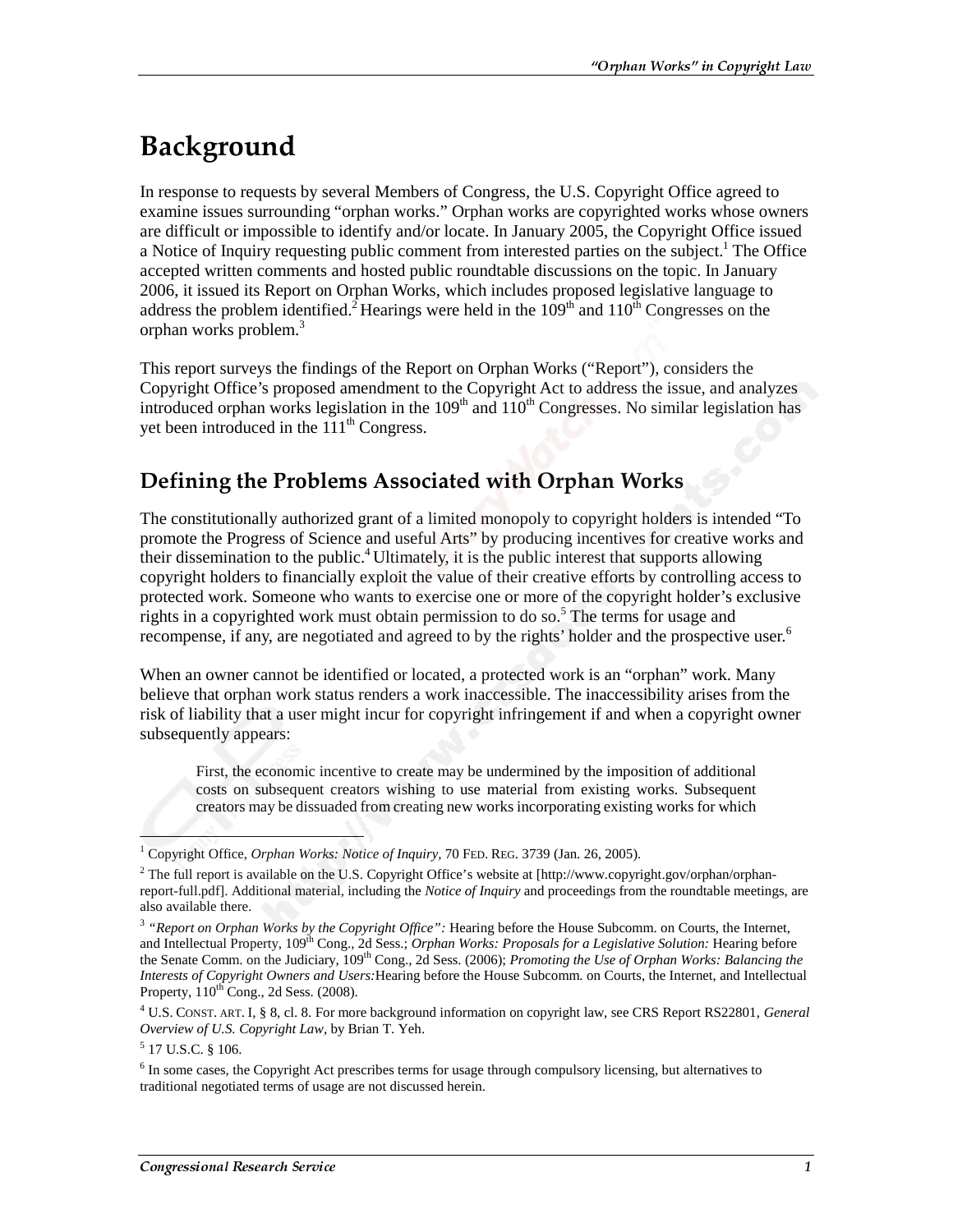the owner cannot be found because they cannot afford the risk of potential liability or even of litigation. Second, the public interest may be harmed when works cannot be made available to the public due to uncertainty over its copyright ownership and status, even when there is no longer any living person or legal entity claiming ownership of the copyright or the owner no longer has any objection to such use.<sup>7</sup>

This risk of infringement may be particularly burdensome when a creator incorporates protected work into a new adaptation or transformative work. How then is public policy best served by facilitating the public's access to and use of such a work? And how best to define what constitutes an orphan work for infringement purposes, to facilitate access to orphan works, and to promote their use without vitiating the copyright or unfairly appropriating the work into the public domain?

### **Obstacles to Obtaining Permission**

Copyright law is the engine driving a vast private market of rights' holders and users. The structure of the law in many ways shapes the intellectual property (IP) marketplace for negotiations between owners and users, but it does not control all aspects of it. Notifying the public of ownership is the responsibility of the rights' holder. Determining whether a work is protected and identifying the actual owner of the copyright (who may or may not be the creator) is the responsibility of the prospective user. But the identification process can be extremely complicated, difficult, and in many cases, prohibitively costly. There are many components to the determination of whether something is likely to be covered by copyright.<sup>8</sup> The prospective user must first make a preliminary determination as to whether a work is indeed copyrighted or has passed into the public domain.<sup>9</sup> Changes to the term of copyright effected by repeal of the 1909 law and adoption of the 1976 Act, subsequent extensions to the term, and the abandonment of "formalities" (discussed *infra*), all work to complicate calculations of the likely subsistence of copyright, particularly with respect to works created prior to 1978.<sup>10</sup>

### A Universal Registry of Copyright Owners

Although registration with the U.S. Copyright Office is most authoritative, there is no universal copyright registry. Various registries or databases exist to allow identification of copyright holders in various industries or mediums, but they are essentially voluntary, so checking with a database may not be dispositive regarding copyright status and/or ownership.<sup>11</sup> Furthermore, because IP is indeed property, through sale, assignment, or bequest, over time, ownership rights may be

<sup>7</sup> *Notice of Inquiry,* 70 FED. REG. at 3741.

<sup>8</sup> *See* U.S. Copyright Office, *Circular 22: How to Investigate the Copyright Status of a Work* at [http://www.copyright.gov/circs/circ22.html].

<sup>9</sup> A chart entitled *Copyright Term and the Public Domain in the United States,1 January 2006* at http://www.copyright.cornell.edu/training/Hirtle\_Public\_Domain.htm provides an illustration of factors, such as publication, copyright notice, and renewal, that might apply in determining whether a work has entered the public domain.

<sup>&</sup>lt;sup>10</sup> See U.S. Copyright Office, *Circular 15A: Duration of Copyright* at [http://www.copyright.gov/circs/circ15a.html]; *Circular 15t: Extension of Copyright Terms*. at [http://www.copyright.gov/circs/circ15t.html].

<sup>&</sup>lt;sup>11</sup> See, for example, online indices for a music performing rights organization (PRO) such as ASCAP at http://www.ascap.com or the Harry Fox Agency at [http://www.songfile.com], or photo clearing houses such as Photographers Index at [http://www.photographersindex.com/].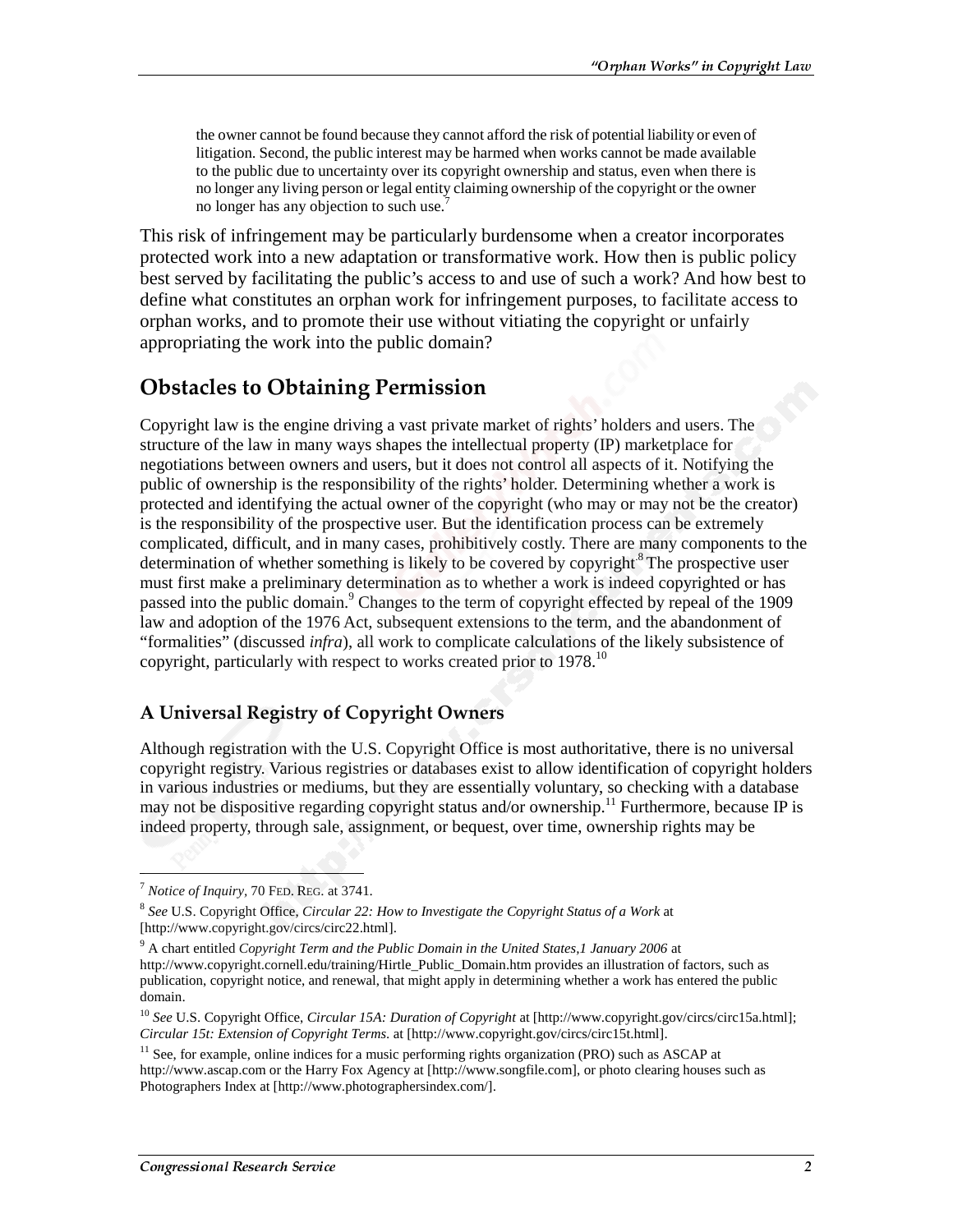transferred. Older works of minimal commercial value may essentially be neglected or abandoned. Finding a copyright owner for them can be challenging.

#### **Formalities**

Under the 1909 Copyright law, there were many specific actions, i.e., "formalities," that needed to be taken by the creator/owner in order to create a valid copyright. Failure to do so could void the copyright. Among the essential formalities were posting of a notice of copyright on a work and registration with the U.S. Copyright Office. At the expiration of the first 28-year term of copyright, a renewal had to be filed to extend protection for another 28-year term.<sup>12</sup> Observing formalities as a prerequisite to creating a valid copyright was abandoned under the 1976 Copyright Act. Under current law, a copyright is created automatically when the creative expression is fixed in tangible form. Copyright formalities were rejected in the 1976 law for several reasons. The legislative history notes the concern that rigid formalities put an undue burden on creators, who could lose copyright protection in its entirety for failure to comply with a formality requirement.<sup>13</sup> A primary goal, however, was to harmonize U.S. copyright law with international treaties and practice, where formalities are not a requirement for copyright protection.

Nevertheless, changes to U.S. law significantly complicated the process of identifying copyright holders. One consequence of the formalities requirements associated with copyright creation was notice and registration. A search of copyright registration records was more—though not definitively—likely to help a prospective user determine both copyright status and owner information.

# **Copyright Infringement Litigation and Damages**

Under the current law for works created after 1978, an owner *may* register a work at any time during the subsistence of the copyright.<sup>14</sup> A work *must* be registered prior to the rights' holder bringing suit for infringement;  $15$  registration is also necessary in order for a owner to seek statutory damages for infringement.<sup>16</sup>

In the event that a court finds copyright infringement, it may issue an injunction to prevent or stop it, $17$  and award monetary damages. Damages may be the actual value of lost profits, or damages set by statute, known as "statutory damages."<sup>18</sup> Statutory damages prescribe amounts that may be significantly higher than actual damages for lost profits—from \$750 to \$150,000. The amount of statutory damages may be increased in cases where a court finds that infringement was willful or, correspondingly, reduced when it finds the infringement was "innocent," i.e., the infringer was

<sup>12</sup> *See* U.S. Copyright Office, *Circular 15: Renewal of Copyright* at [http://www.copyright.gov/circs/circ15.html].

<sup>&</sup>lt;sup>13</sup> See H.Rept. 94-1476, 94<sup>th</sup> Cong., 2d Sess. 147 (1976) and S. Rept 94-473, 94<sup>th</sup> Cong., 2d Sess. 130 (1976). ( "[The bill] takes a middle-ground approach in an effort to encourage use of a copyright notice without causing unfair and unjustifiable forfeitures on technical grounds.").

<sup>&</sup>lt;sup>14</sup> 17 U.S.C. § 408.

<sup>&</sup>lt;sup>15</sup> 17 U.S.C. § 411.

<sup>16 17</sup> U.S.C. § 412.

 $17$  17 U.S.C.  $8$  502.

<sup>18 17</sup> U.S.C. § 504.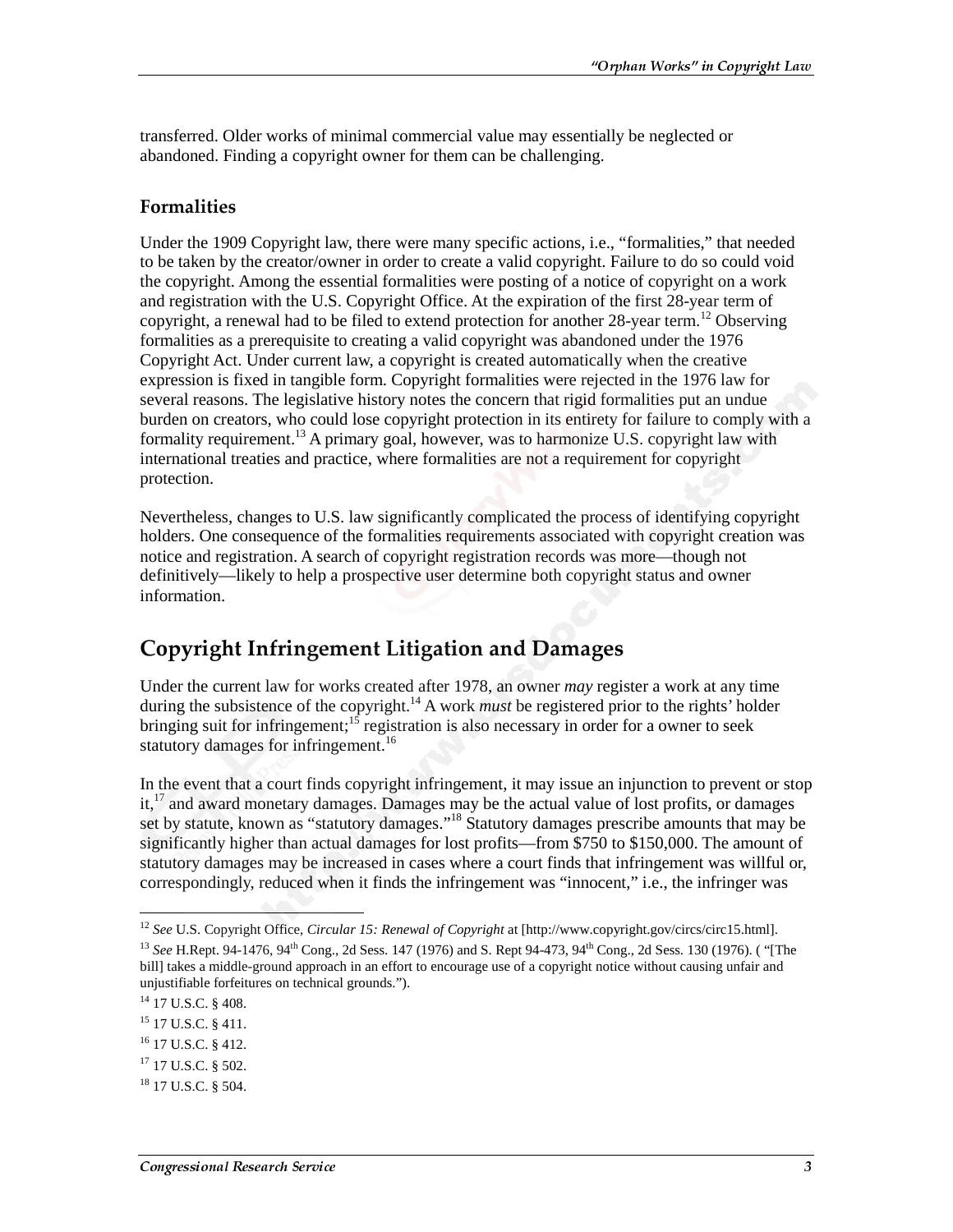"not aware and had no reason to believe that his or her acts constituted an infringement," or the infringer had reasonable grounds to believe that the use was a fair use under § 107. A court may also award court costs and attorneys' fees.<sup>19</sup> In other words, registration, with its effect of creating a searchable record and thereby providing public notice of ownership, is not legally required to *create* a copyright, but to *enforce* it. The existence of statutory damages and the award of attorneys' fees facilitates enforcement of infringement liability by rights' holders when actual damages may not support the costs of litigation.

# The Report on Orphan Works

By conducting stakeholder discussions and reviewing extensive submissions of comments, the U.S. Copyright Office's study considers the landscape surrounding orphan works.

At the outset, it sets forth what were *not* considered to be orphan work problems, namely, situations where a prospective user contacted the owner but did not receive permission to use the work.<sup>20</sup> The analysis also narrows the situations in which it views orphan works as presenting an insurmountable problem to prospective users. It delineates several provisions of the copyright law that might permit use of an orphan work (or any copyrighted work) absent an owner's permission:

- The "idea/expression" dichotomy, rooted in the First Amendment and codified at 17 U.S.C. 102(b), prohibits copyright protection for ideas, procedures, concepts, etc. that may otherwise be embodied in a copyright-protected work.<sup>21</sup> This jurisdictional limitation on copyright protection may be especially useful to prospective users of works of non-fiction, and "utilitarian" works like computer programs, textbooks, manuals, etc. $^{22}$
- Fair use, codified at 17 U.S.C. § 107, permits limited use of copyright-protected work for purposes such as criticism, comment, news reporting, teaching, scholarship, or research.
- Other express exemptions in the Copyright Act at §§ 108, 110, and 117 allow specified uses of copyrighted works associated with preservation, education, and religious activities.

The Report identifies many obstacles to identifying and locating copyright owners and assigns general categories of uses that appear to be most impacted by orphan works, namely, uses by "subsequent creators" who may create a derivative commercial work incorporating the orphan work; "large scale access uses" by institutions such as libraries that make available a wide body of work to the public; "enthusiast" uses by individuals who have an interest in a particular work, subject, or artist; and "private" uses, the most common illustration being someone who wishes to

 $19$  17 U.S.C. § 505.

 $^{20}$  Report on Orphan Works (hereinafter Report) at 2. "These include situations where the user contacted the owner, but did not receive permission to use the work, either because the owner did not respond to the request, refused the request, or required a license fee that the user felt was too high."

<sup>&</sup>lt;sup>21</sup> Specifically, the "idea/expression" dichotomy, 17 U.S.C. § 102(b), prohibits copyright protection for any idea, procedure, process, system, method of operation, concept, principle, or discovery.

<sup>&</sup>lt;sup>22</sup> Report at 53, citing at note 123, Eldred v. Ashcroft, 537 U.S. 186, 219-21 (2003).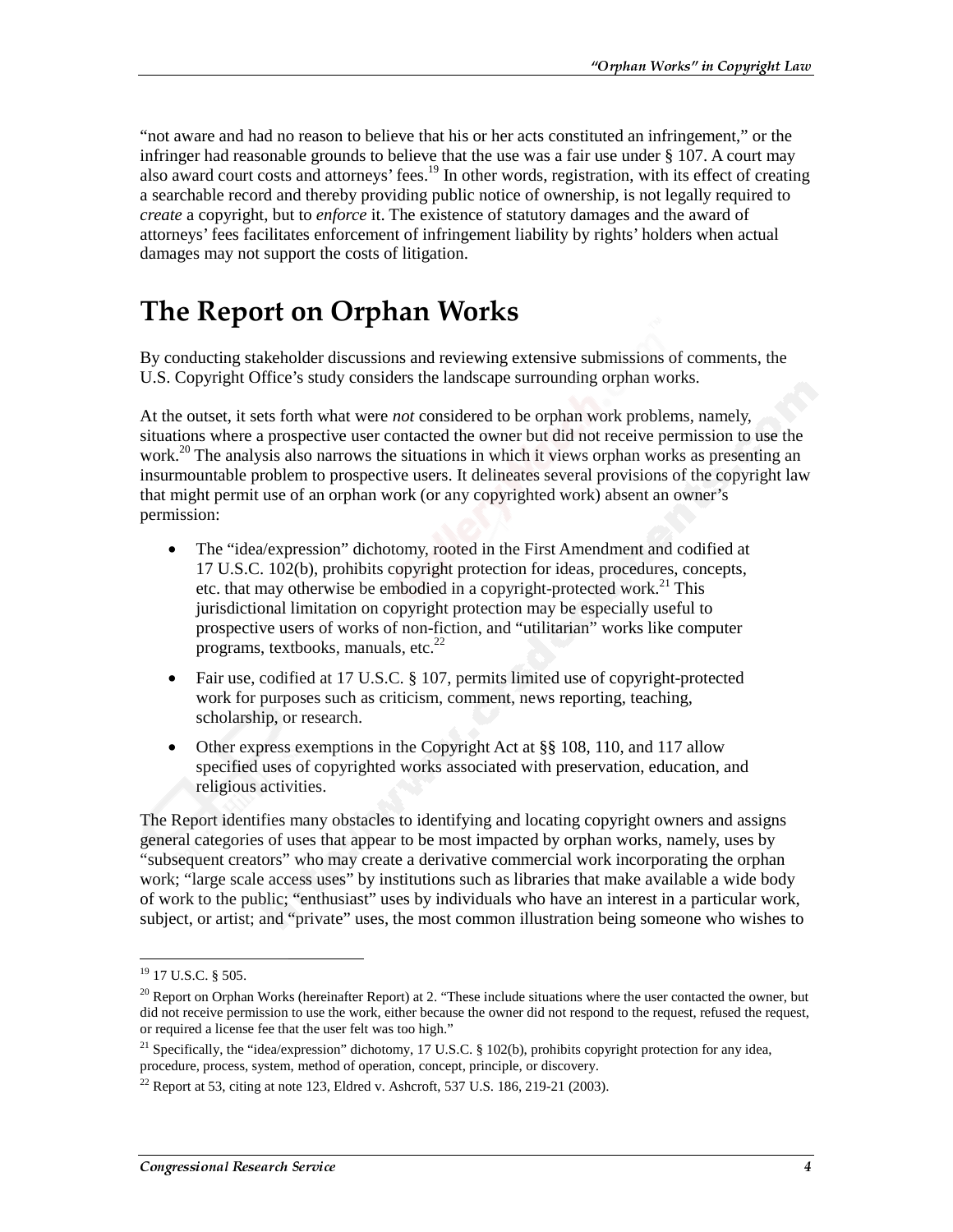reproduce a family photograph or make a potentially infringing use of obsolete or orphaned computer software.<sup>2</sup>

The Report explains that the 1976 Copyright Act arguably exacerbated the orphan works problem by abandoning formalities such as renewal registration, and why the international copyright regime to which the United States is a signatory both precludes a re-adoption of formalities and limits the scope of permissible exemptions to the copyright holders' rights.<sup>24</sup>

The study reviews solutions proposed by those involved in the orphan works dialogue. It groups and considers them in four categories, described in the Report as follows:

• *Solutions that already exist under current law and practice.* These were usually noted only in passing; commenters (even commenters opposed to any orphan works provision) did not take the position that the existing law is sufficient to solve the orphan works problem.

• *Non-legislative solutions.* An example of a solution in this category is a proposal for improved databases for locating owners of works. These solutions were also usually noted only in passing, and were not advanced as sufficient to fix the problem.

• *Legislative solutions that involve a limitation on remedies when a user uses an orphan work.* The most substantive comments fell into this category, and most of the comments by professional organizations or academics fell into this category.

*• Other legislative solutions.* Examples of proposed solutions in this category are deeming all orphaned works to be in the public domain, or changing the tax or bankruptcy codes to reduce the factors that cause orphan works to come into existence in the first place.<sup>25</sup>

It also considers several of the solutions proposed. For example, one approach might be that utilized by the Canadian Copyright Board, which reviews applications for use of orphan works and approves them prior to use. This method receives support by some for the certainty that it provides and opposition by others who view it as administratively cumbersome, expensive, and largely ineffective in promoting actual use of orphan works.

# The Copyright Office's Recommendation

The Report concludes that the orphan works problem, though difficult to describe and quantify, is indeed real. Though some instances of non-infringing use of such works may be effected under other sections of the law, there are still many situations in which prospective users lack guidance on whether and how they may use orphan works, and authority to do so. The Report recommends statutory language to remedy the orphan works problem,<sup>26</sup> with a detailed supporting rationale.

<sup>23</sup> *Id.* at 36-40.

 $24$  "In considering legislative solutions to the orphan works problem it is important to keep in mind the requirements of the international instruments to which the United States has agreed: exercise and enjoyment of a copyright right cannot be conditioned on a formality, any exceptions or limitations on copyright must conform to the three-step test [under international treaty obligations], and the effect on the owner's remedies must comply with the various remedy rules." *Id.* at 68.

<sup>25</sup> *Id.* at 69.

<sup>26</sup> *Id.* at 127.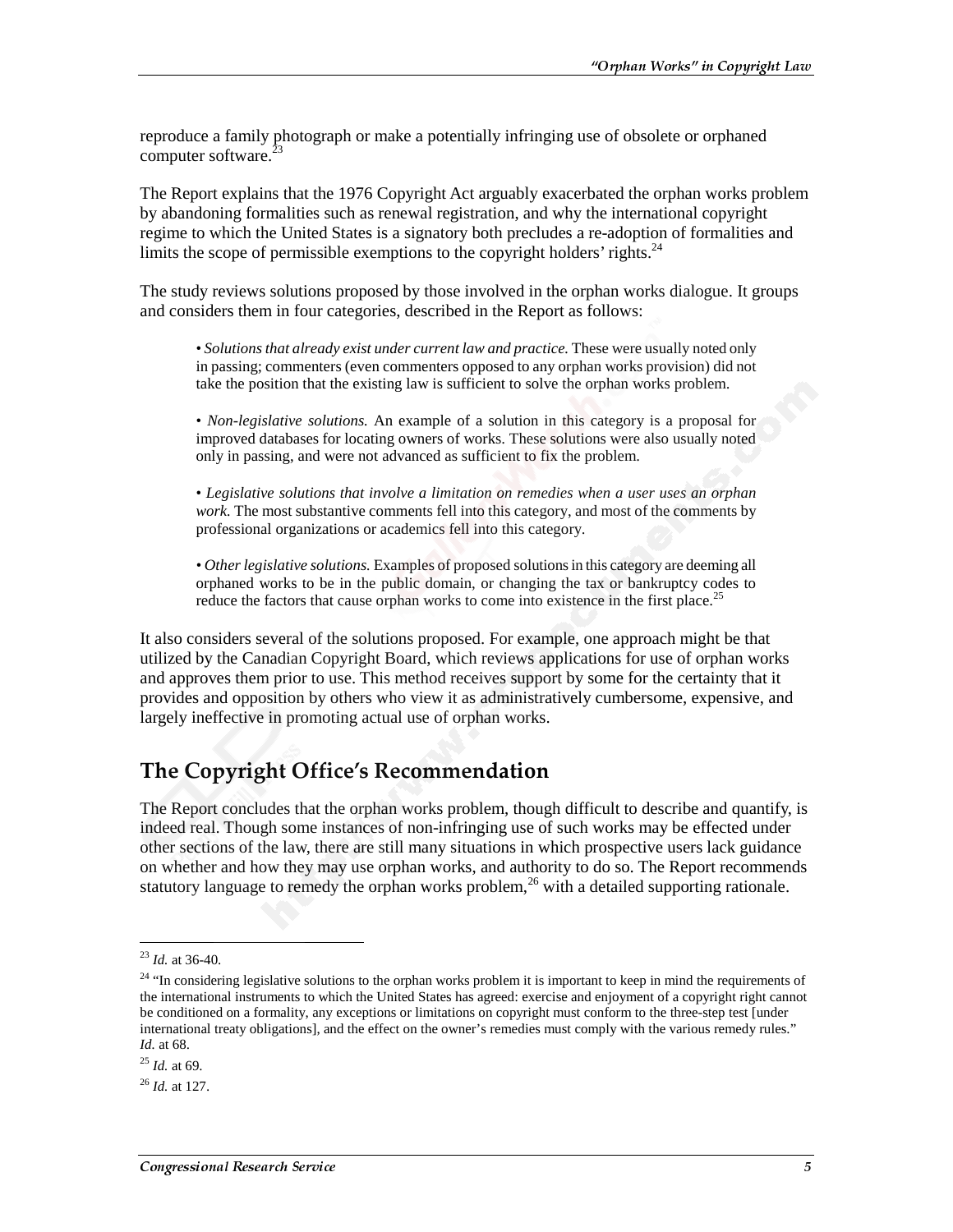The proposal takes the approach of limiting remedies for the copyright owner if a user satisfies new statutory requirements for use of an orphan work. The proposed language would add a new § 514 under chapter 5 of the Copyright Act, dealing with copyright infringement and remedies. One who uses an orphan work would be required to have performed "a good faith, reasonably diligent search" to identify the copyright holder and provide "attribution to the author and copyright owner of the work, if possible and appropriate." If the user of a orphan work who has satisfied the search and attribution requirements is subsequently sued by the rights' holder for infringement, the owner would be limited to "reasonable compensation for the use of the infringed work." When the infringement is made without commercial advantage and the user ceases infringement promptly after receiving notice thereof, no monetary relief would be available.

Injunctive relief, i.e., prohibiting continuing use of the infringing work, would *not* be available when the orphan work is incorporated into a derivative work that uses the protected work in a transformative manner, provided that the infringer pays reasonable compensation to the copyright owner and provides attribution to the protected work as reasonable. In all other cases, the court may impose injunctive relief to prevent the continuing infringement, but would be directed to consider the harm that relief would cause the infringer who has complied with orphan works requirements in making the infringing use.

The proposed language specifies that nothing in its provisions would affect other rights, limitations or defenses to copyright infringement, including fair use. The provision would sunset ten years after enactment.

The goal of the proposal is to promote the good-faith use of true orphan works by limiting damages available in the event that an owner appears and the user is subsequently charged with infringement. The proposed solution attempts to balance several competing interests:

#### **Notice**

Some content users complain about the lack of easy-to-use comprehensive sources of information identifying copyright owners. Easier access to ownership information would minimize mistakes by users in calculating whether a work is actually an orphan work. But a solution that imposes notice or identification requirements on rights' holders as a condition of protecting their copyright would violate both the Copyright Act and international treaty obligations if its effect was to reinstate formality requirements. While it is obviously in the interest of copyright holders to make the public aware of ownership, the proposal would not impose additional regulatory burdens on owners, or the government, by establishing new reporting mechanisms.

### **Certainty versus Flexibility**

Many who promote access to orphan works seek a system that best assures potential users that they will be exempt from copyright infringement liability *prior* to usage. But any proposed orphan work exemption will potentially affect a vast array of industries and media, such as movies, music, books, and photographs. There are different physical characteristics, traditions, standards, and business practices which affect the ease of researching ownership and obtaining permissions for any given medium. Likewise, different users have different goals, such as nonprofit versus commercial usage.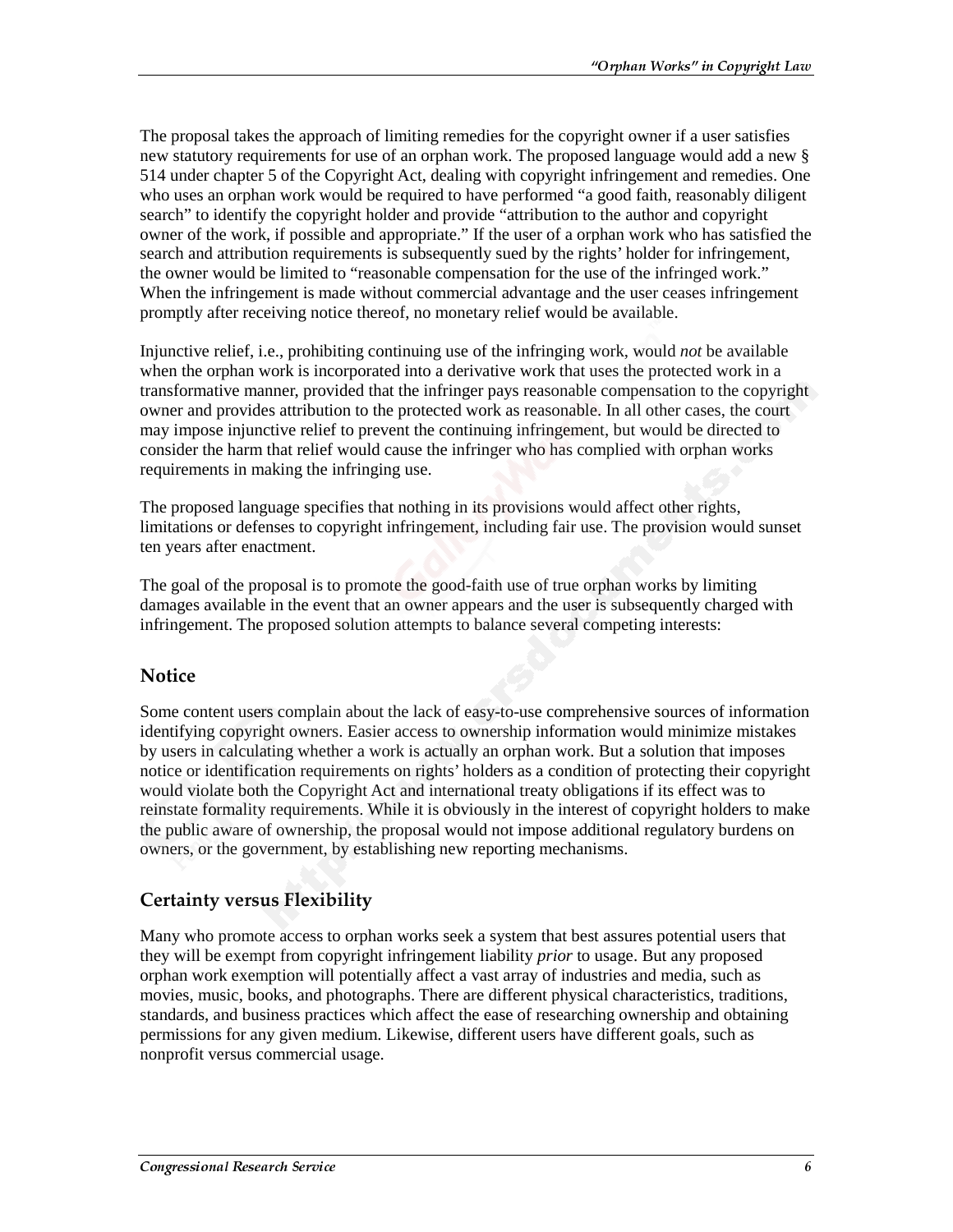The approach suggested is in many ways comparable to copyright's well-known "fair use" exemption in its breadth and flexibility.<sup>27</sup> Like fair use, the orphan work exemption would be a *defense* to copyright infringement. The proposal takes a case-by-case approach that would give a court discretion to consider behavior by both the user and claimant. Did the user perform a "reasonably diligent search" with proper attribution? Did the claimant decline to accept "reasonable compensation" for the identified infringement, which, under the proposal, becomes, in effect, a statutory cap on relief available? Arguably, it would share many of the strengths and weaknesses of fair use. Among the former is flexibility to accommodate a broad range of media and situations. Among the latter may be difficulty assessing the likelihood of the success of the defense, and costs that may be unintentionally incurred.

#### **Standards**

The proposal does not define terms such as "reasonably diligent search," although much discussion is provided. Best practices for media-specific searches are likely to evolve over time through collaborative efforts and judicial interpretation. Likewise the notion of reasonable compensation is a fluid one, another factor that is viewed as advantageous or non-advantageous by different parties. Critics among users point to difficulties when the amount of liability exposure is uncertain. Critics among owners worry that courts interpreting the term may depress the value of "reasonable compensation," by valuing it at what the user proposes to pay absent negotiations. They fear that it may amount to a statutory royalty rate.

#### **Damages**

Because the proffered exemption is a defense to copyright infringement, the costs of litigation were considered in the discussion. Indeed, the Report spells out at great length the concerns expressed by both content owners and users on the burdens imposed by having to litigate a claim of or a defense to infringement. Users argue that the prospect of statutory damages has a chilling effect on their use of valuable historic material, for example, documentary film footage. But many owners assert that a limitation on the remedies for infringement would make enforcement impracticable. They simply cannot enforce their copyright if the enforcement costs more than recoverable damages.

### Visual Arts

Photography and visual arts pose special challenges for copyright ownership identification generally, and, consequently, in connection with orphan works. By their very nature, they are difficult to source. Critics are concerned that the orphan work proposal would affect illustrations and photographs disproportionately because images are commonly published, by tradition or business practice, without identifying information. If a visual representation contains identifying information, it may be, and often is, easily removed. Verbal registries cannot adequately describe visual representations, e.g., "nine abstract dogs in an abstract garden."28 Visual registries may contain prohibitively voluminous entries and be too difficult to search. They fear enactment of the orphan works proposal might interfere with commercial markets for visual work; that it could have the effect of "legalizing" infringement where ever the rights' holder cannot be identified or

 $\overline{a}$  $27$  17 U.S.C. § 107.

<sup>28</sup> Roy de Forest, *County Dog Gentleman,* 1972, San Francisco Museum of Modern Art.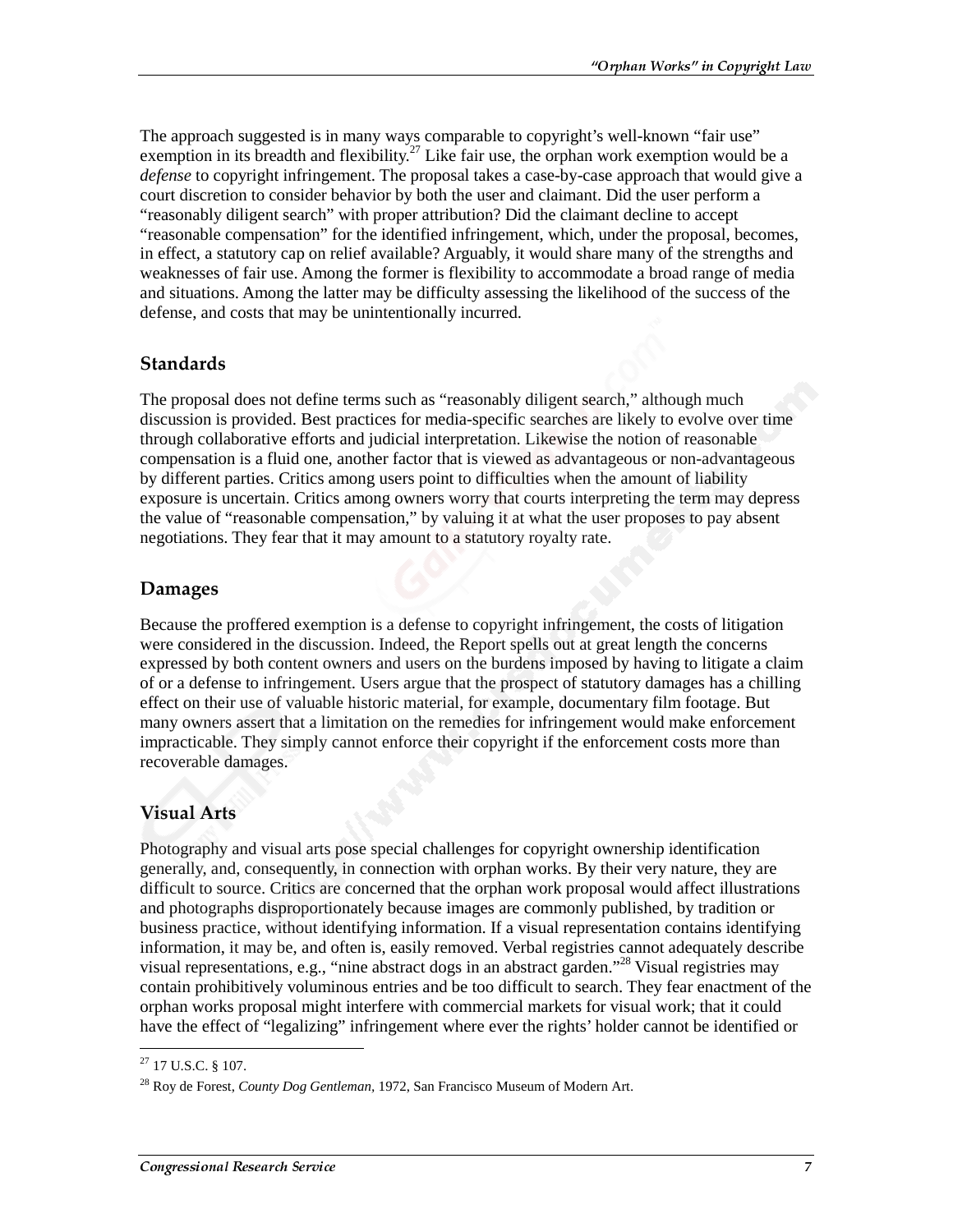located; that it will put too great a burden on rights' holders to exercise diligence in monitoring infringing use; and that limiting recoverable damages will make enforcement actions economically unfeasible. The *de facto* result, they contend, would deprive visual artists of meaningful copyright protection.<sup>29</sup>

# **Legislative Proposals**

### H.R. 5439, 109th Congress, Second Session, the Orphan Works Act of 2006

The Orphan Works Act of 2006 incorporated many of the recommendations of the Copyright Office and was introduced and reported by the House Subcommittee on Courts, the Internet, and Intellectual Property in May 2006. This bill was later imbedded in an omnibus copyright bill, appearing as Title II of The Copyright Modernization Act of 2006 (H.R. 6052). The bill provided significantly greater detail than the Copyright Office's proposed language, including setting forth specific standards to establish what is a "reasonably diligent search." However, no orphan works legislation was passed by the end of the  $109<sup>th</sup> Congress'$  adjournment.

### H.R. 5889, 110th Congress, Second Session, the Orphan Works Act of 2008

Introduced on April 24, 2008 by Representative Howard Berman, the Orphan Works Act of 2008 resembled the  $109<sup>th</sup>$  Congress's orphan works legislation although it had substantial differences. The bill would have added a new § 514 to the Copyright Act entitled "Limitation on remedies in cases involving orphan works." It essentially would have implemented the Copyright Office's proposal to limit liability for an infringing use of an orphan work. As a prerequisite to qualifying for the limitation, the infringer would have had to satisfy several conditions:  $30$ 

*Prior to Using the Orphan Work:*

- Perform and document a "qualifying search" in good faith to locate the owner of the infringed copyright;
- File with the Register of Copyrights a "Notice of Use";
- Provide reasonable attribution to the owner of the infringed copyright "if such owner was known with a reasonable degree of certainty, based on information obtained in performing the qualifying search"; and
- Include with the use of the infringing work a symbol or other notice of use, in a manner prescribed by the Register of Copyrights.

<sup>&</sup>lt;sup>29</sup> See statement of David P. Trust, CEO of Professional Photographers of America before the House Judiciary Committee (March 8, 2006), *supra* note 4; statement of Victor Perlman, General Counsel of the American Society of Media Photographers, and statement of Brad Holland, Founding Board Member, Illustrators' Partnership of America, before the Senate Judiciary Committee (April 6, 2006), *supra* note 4.

 $30$  Sec. 2(a) of H.R. 5889, adding a new § 514(b)(1)(A).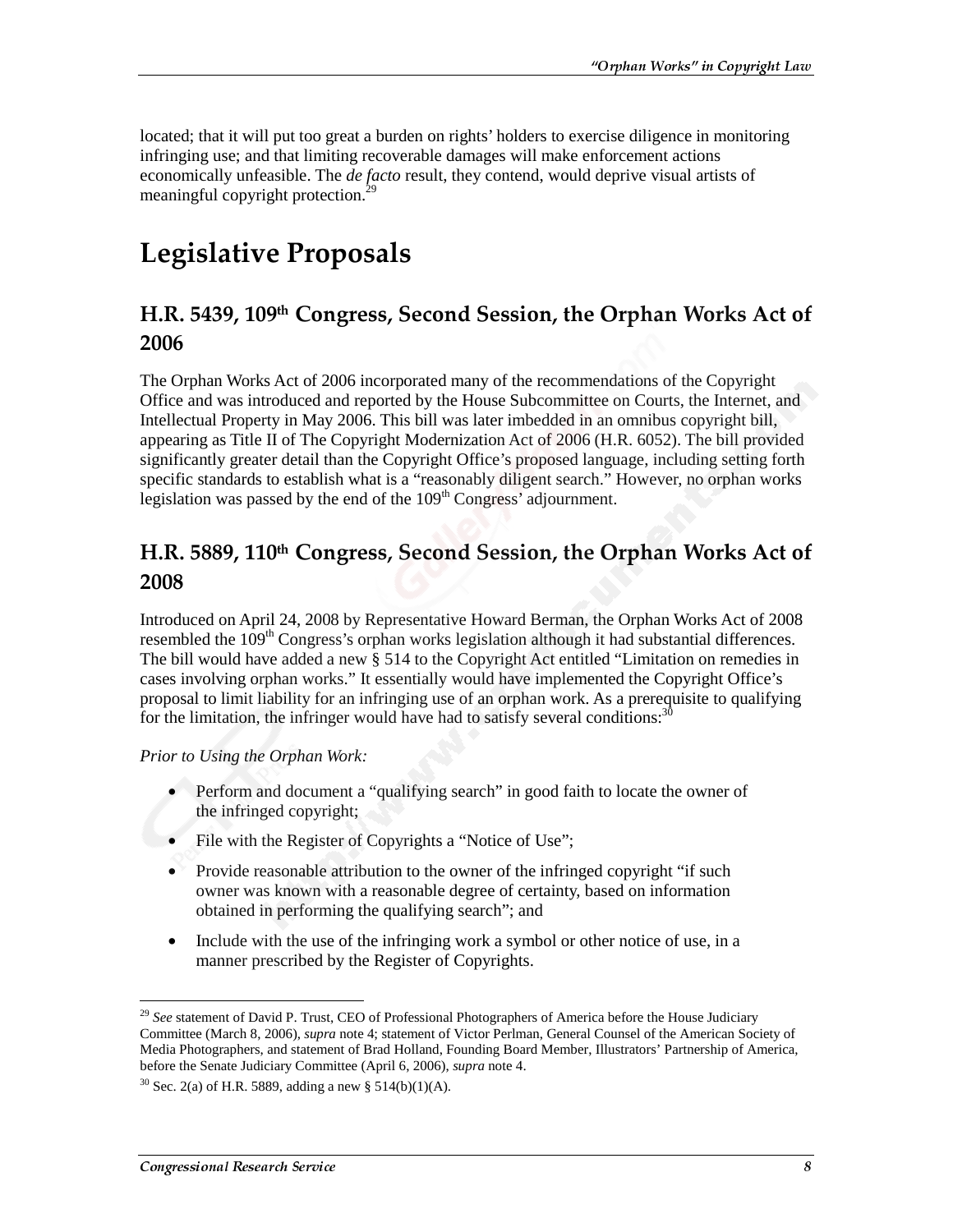*If Sued for Infringement:* 

- Proves by a preponderance of the evidence that, before the infringement began, he or she performed and documented a "qualifying search" in good faith but was unable to locate the owner of the infringed copyright;
- Asserts in the initial pleading to the civil action the right to claim the limitation on the remedies for infringement;
- Consents to the jurisdiction of the United States district court, or that the court deems the infringer to be within its jurisdiction; and
- In compliance with initial discovery disclosure requirements under the Federal Rules of Civil Procedure, states with particularity the basis for the right to claim the limitation on remedies, including a detailed description and documentation of the "qualifying search" undertaken to find the owner of the infringed copyright.

Lack of identifying copyright information on the work, by itself, would not have supported an assertion or finding of a "qualifying search."<sup>31</sup> H.R. 5889 provided that a search is qualifying if the infringer undertakes a "diligent effort" to locate the owner of the infringed copyright.<sup>32</sup> For a court to determine whether a search is diligent, the following considerations would have been required by the bill:

- Whether the infringer took reasonable and appropriate actions in performing the search, including whether the infringer took actions based on facts uncovered by the search itself;
- Whether the infringer used "best practices" that are maintained by the Register of Copyrights; and
- Whether the infringer performed the search prior to using the work and at a time that was "reasonably proximate" to the start of the infringement.

### **Copyright Office Assistance**

The Copyright Office currently provides some assistance in searching its records. It will conduct a search of its records for a fee.<sup>33</sup> And, it publishes general background information on conducting copyright searches.<sup>34</sup>

H.R. 5889 would have significantly expanded the scope of guidance that the Copyright Office must make available to the public to educate and assist in researching copyright ownership. Specifically, it would have been required to maintain and provide to the public (including through the Internet) current statements of best practices for conducting and documenting searches for the owner of the infringed copyright.<sup>35</sup> Such statements of best practices were to be updated from

 $\overline{a}$ <sup>31</sup> Sec. 2(a) of H.R. 5889, adding a new § 514(b)(2)(A)(iii).

<sup>&</sup>lt;sup>32</sup> Sec. 2(a) of H.R. 5889, adding a new § 514(b)(2)(A).

<sup>33</sup> *See* [http://www.copyright.gov/forms/search\_estimate.html].

<sup>34</sup> *See*, *e.g.*, Circular 22, *How to Investigate the Copyright Status of a Work* at [http://www.copyright.gov/circs/ circ22.html].

 $35$  Sec. 2(a) of H.R. 5889, adding a new § 514(b)(2)(B).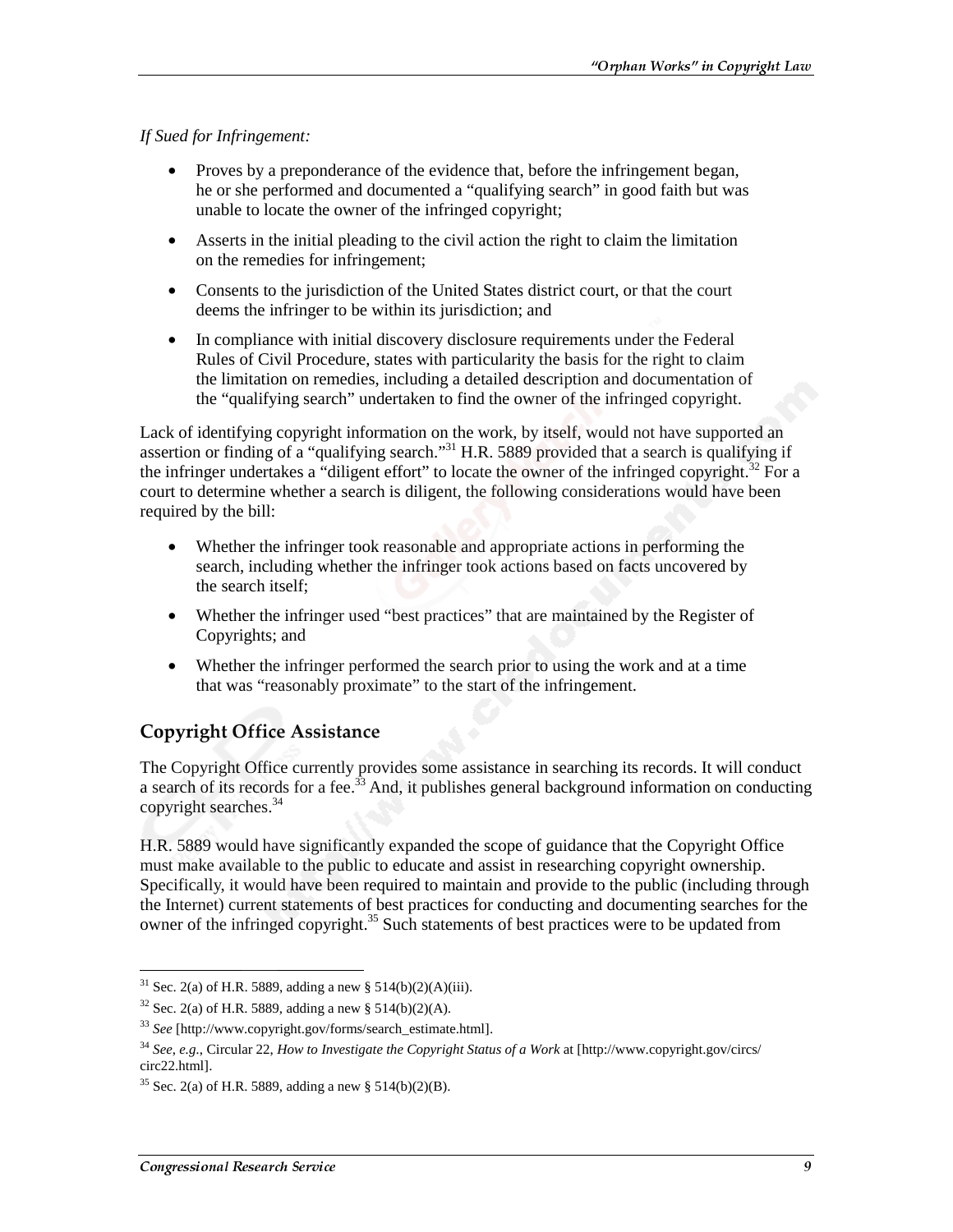time to time to consider the wide array of materials and standards that may be relevant to a qualifying search, including the following:

- The Copyright Office's own records that relate to copyright ownership information;
- Other sources of identifying copyright ownership that may be reasonably available to users, including private databases;
- Industry practices and guidelines of associations and organizations;
- Technology tools and expert assistance; and
- Electronic databases, including those available to the public through the Internet, that permit searches of copyrighted works and for the copyright owners of those works. $36$

In addition, H.R. 5889 required the Copyright Office to establish and maintain an archive that retained the "Notice of Use" filings that would have been submitted by the infringer prior to using the copyrighted work. The bill required a "Notice of Use" filing to include the following information:<sup>37</sup>

- The type of work being used (literary works; musical works; dramatic works; pantomimes and choreographic works; pictorial, graphic, and sculptural works; motion pictures and other audiovisual works; sound recordings; or architectural works);
- A description of the work;
- A summary of the search conducted to locate the owner of the infringed copyright;
- The owner, author, recognized title, and other available identifying element of the work, to the extent the infringer knows such information with a reasonable degree of certainty;
- A certification that the infringer performed a qualifying search in good faith to locate the owner of the infringed copyright; and
- The name of the infringer and how the work will be used.

The bill expressly provided, "Notices of Use filings retained under the control of the Copyright Office shall be furnished only under the conditions specified by regulations of the Copyright Office."

H.R. 5889 also directed the Register of Copyrights to undertake a "certification process" for the creation of electronic databases that facilitate the search for pictorial, graphic, and sculptural works.<sup>38</sup> Such certification would have been conducted in accordance with processes and standards that the Register established, although the bill provided that such approved electronic databases must contain the following:

<sup>&</sup>lt;sup>36</sup> Sec. 2(a) of H.R. 5889, adding a new § 514(a)(1).

 $37$  Sec. 2(a) of H.R. 5889, adding a new § 514(b)(3).

<sup>38</sup> Sec. 3(a) of H.R. 5889.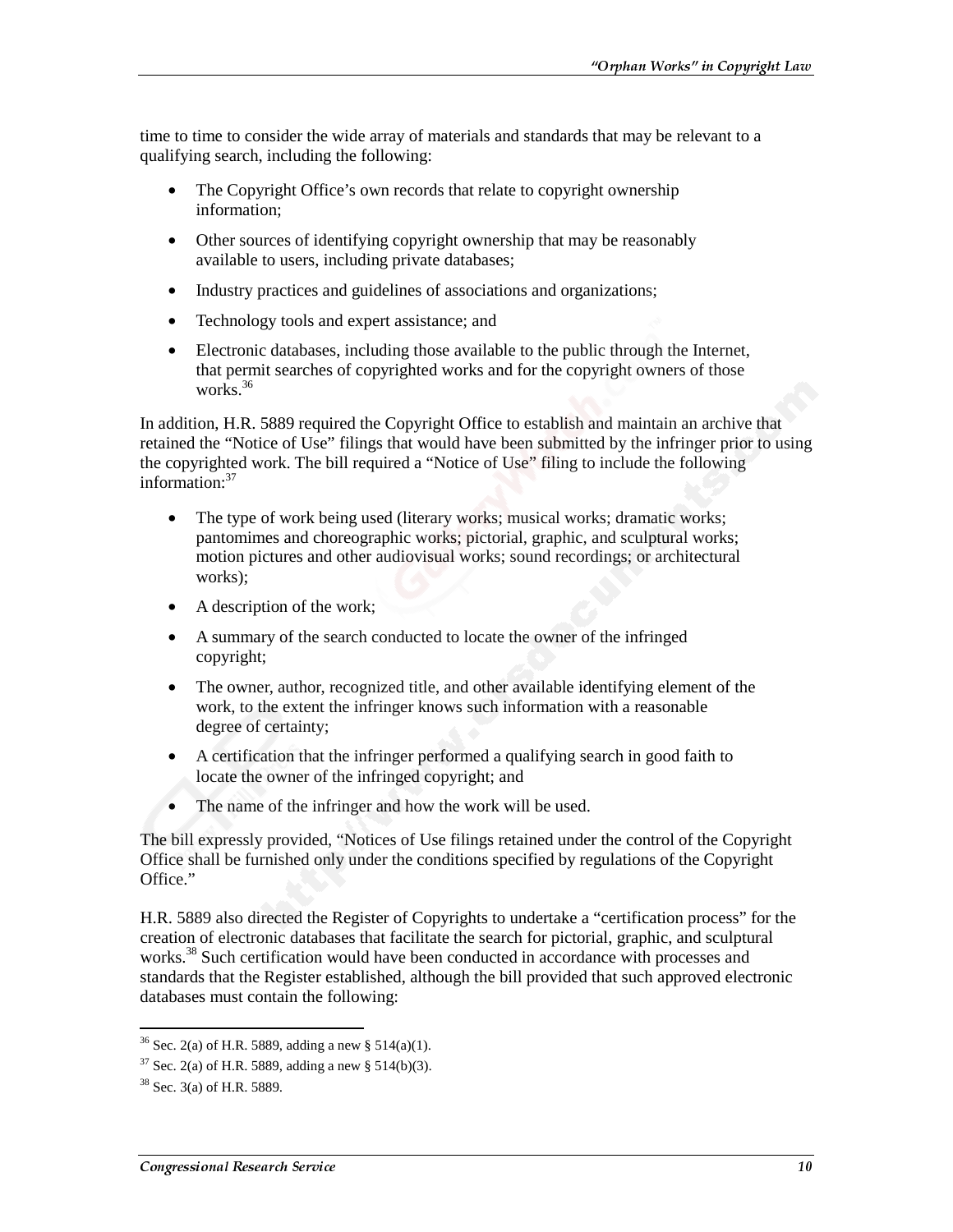- The name of all authors of the work, and contact information for any author if the information is readily available;
- The name of the copyright owner if different from the author, and contact information of the copyright owner;
- The title of the copyrighted work, if such work has a title;
- With respect to a copyrighted work that includes a visual image, a visual image of the work, or, if such a visual image is not available, a description sufficient to identify the work;
- One or more mechanisms that allow for the search and identification of a work by both text and image; and
- Security measures that reasonably protect against unauthorized access to, or copying of, the information and content of the electronic database.

### **Limitations on Remedies**

The heart of H.R. 5889 was the limitation on monetary relief that may be awarded by a court (including actual damages, statutory damages, costs, and attorney's fees) when the use of an orphan work is found to be infringing. Users who had satisfied statutory criteria would have been required to pay "reasonable compensation" for the use of the infringed work.<sup>39</sup> H.R. 5889 defined "reasonable compensation" to mean "the amount on which a willing buyer and willing seller in the positions of the infringer and the owner of the infringed copyright would have agreed with respect to the infringing use of the work immediately before the infringement began."<sup>40</sup> The bill also permitted a court to consider, in determining the amount of reasonable compensation, the value (if any) that has been added to a work due to the fact that the work is registered with the Copyright Office.<sup>41</sup>

#### **Safe Harbor**

 $\overline{a}$ 

H.R. 5889 exempted certain infringers of orphan works from the requirement to pay reasonable compensation for the use of infringed works. This statutory "safe harbor" would have been available if the infringer is a nonprofit educational institution, library, or archives, or a public broadcasting entity, *and* the infringer proved by a preponderance of the evidence that:

- The infringement was performed without any purpose of direct or indirect commercial advantage and for a charitable, religious, or educational purpose; and
- The infringer promptly ceased the infringing use after receiving notice of the claim for infringement and after conducting an expeditious good faith investigation of the claim.<sup>42</sup>

<sup>&</sup>lt;sup>39</sup> Sec. 2(a) of H.R. 5889, adding a new § 514(c)(1)(A).

<sup>&</sup>lt;sup>40</sup> Sec. 2(a) of H.R. 5889, adding a new § 514(a)(4).

<sup>&</sup>lt;sup>41</sup> Sec. 2(a) of H.R. 5889, adding a new § 514(c)(1)(C).

 $42$  However, H.R. 5889 allowed the owner of the infringed copyright to try to recover any proceeds directly attributable to the infringement if the copyright owner can prove, and the court finds, that the infringer has earned such proceeds. Sec. 2(a) of H.R. 5889, adding a new § 514(c)(1)(B).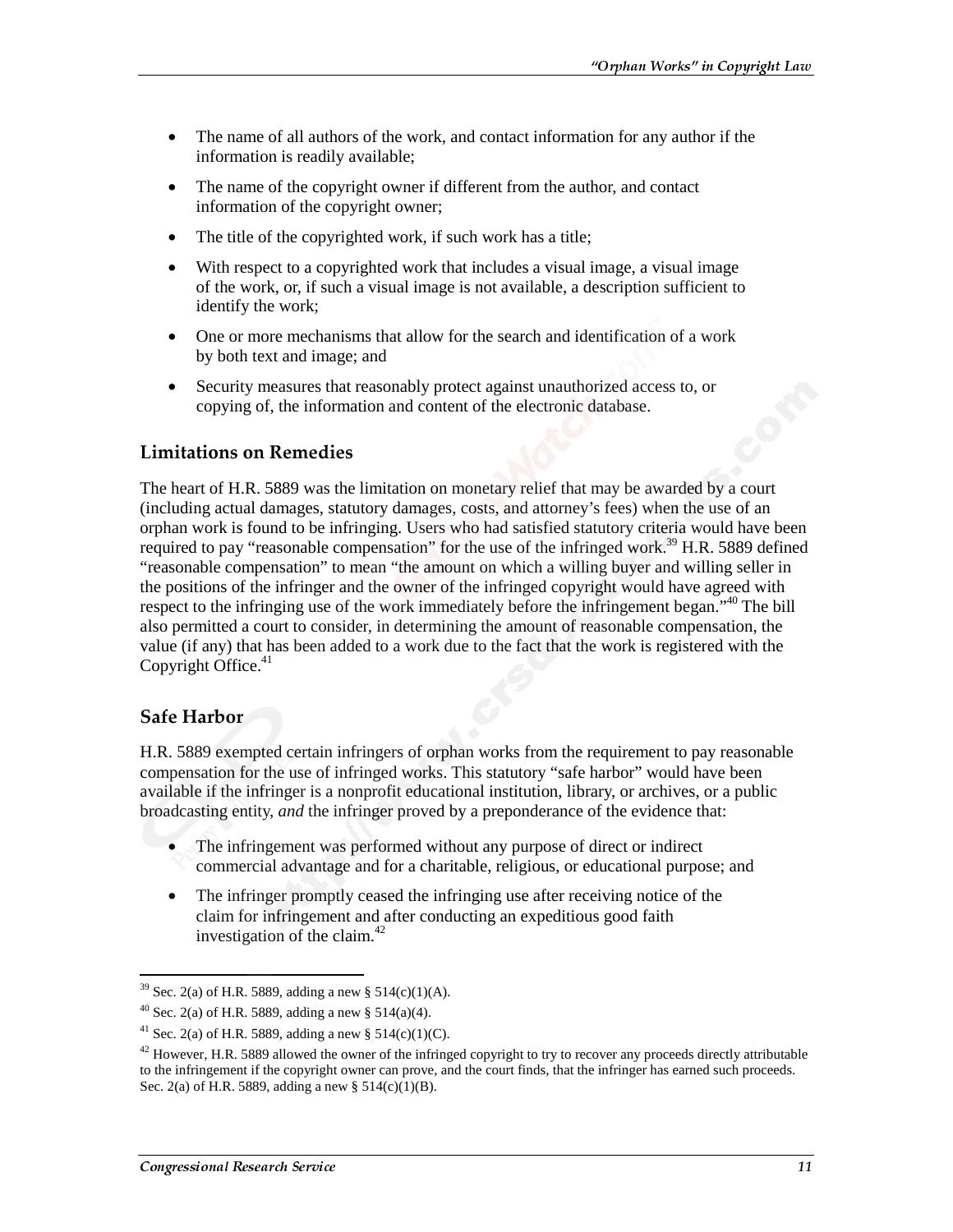### Exceptions to the Eligibility for Limitation on Monetary Remedies

H.R. 5889 denied the limitation on remedies for infringers who, after receiving a notice of the claim for infringement<sup>43</sup> and having a chance to conduct an "expeditious" good faith investigation of the claim, either: (1) fails to negotiate in good faith "reasonable compensation" with the copyright owner; or (2) fails to render payment of reasonable compensation in a reasonably timely manner.<sup>44</sup> In addition, the bill noted that failure to comply with any of the eligibility requirements for the limitation on remedies would have subjected the infringer to all available remedies for civil copyright infringement.<sup>45</sup>

### **Injunctive Relief**

The bill permitted a court to award injunctive relief to prevent or restrain any infringement. H.R. 5889 provided an exception to this general rule, however: a court may *not* enjoin the infringing use of an orphan work when it is incorporated (or starting to be integrated) into a new work of authorship, so long as the infringer pays reasonable compensation and provides attribution to the owner of the infringed work in a manner that is reasonable under the circumstances, if requested by such owner. $46$ 

However, an infringing party that asserted that it is not subject to suit in federal court or liable for an award of damages for infringement under the Copyright Act may not avail itself of the limitations on injunctive relief for infringing orphan works, unless it had, among other things, made an enforceable promise to pay reasonable compensation to the copyright owner. This provision in the bill appeared to be directed at any state which may assert immunity against liability for copyright infringement in accordance with the U.S. Supreme Court's Eleventh Amendment jurisprudence. $^{47}$  The U.S. Supreme Court, in a series of decisions, has interpreted the Eleventh Amendment of the U.S. Constitution as limiting Congress's authority to abrogate state sovereign immunity. Consequently, a state may not be sued in federal court for copyright infringement.<sup>48</sup>

### Exclusion for Useful Articles

H.R. 5889 provided that the limitations on monetary and injunctive relief were *unavailable* to "an infringer for infringements resulting from fixation of a work in or on a useful article that is

j  $43$  Such notice must be written, and include at a minimum the following information: the name, address, and telephone number of the owner of the infringed copyright; the title of the infringed work or a detailed description of it; and information from which a reasonable person could determine the validity of the copyright owner's claim of ownership and alleged infringement. Sec. 2(a) of H.R. 5889, adding a new  $\S$  514(a)(2).

<sup>&</sup>lt;sup>44</sup> Sec. 2(a) of H.R. 5889, adding a new § 514(b)(1)(B).

<sup>&</sup>lt;sup>45</sup> Sec. 2(a) of H.R. 5889, adding a new § 514(b)(4).

<sup>&</sup>lt;sup>46</sup> Sec. 2(a) of H.R. 5889, adding a new § 514(c)(2).

<sup>&</sup>lt;sup>47</sup> Seminole Tribe of Fla. v. Florida, 517 U.S. 44 (1996); Florida Prepaid Postsecondary Educ. Expense Bd. v. College Savings Bank, 527 U.S. 627 (1999) and College Savings Bank v. Florida Prepaid Postsecondary Educ. Expense Bd.527 U.S. 666 (1999). A detailed discussion of state immunity from copyright infringement litigation is beyond the scope of this report. For more information on this topic, *see* CRS Report RL34593, *Infringement of Intellectual Property Rights and State Sovereign Immunity*, by Todd Garvey and Brian T. Yeh.

<sup>&</sup>lt;sup>48</sup> *See, e.g.,* Chavez v. Arte Publico Press, 204 F.3d 601 ( $5^{th}$  Cir. 2000).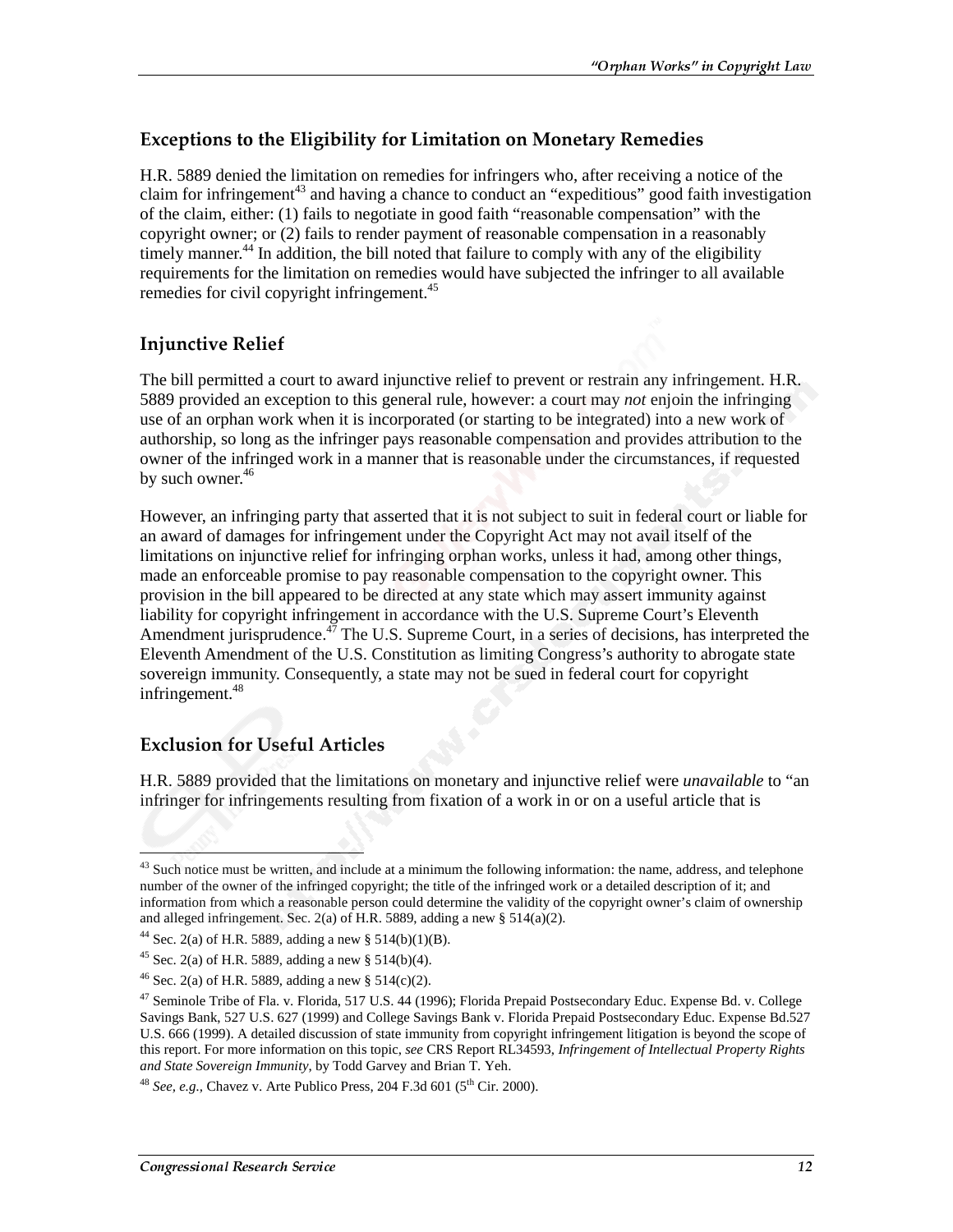offered for sale or other distribution to the public."49 The Copyright Act defines "useful article" to mean "an article having an intrinsic utilitarian function that is not merely to portray the appearance of the article or to convey information."50 Examples of useful articles include shower curtains, textile designs, wall coverings, home furnishings, coffee mugs, and clothing with images on them. Therefore, infringers of such useful articles are not allowed to assert the right to claim the limitation on the remedies for infringement.

### **Effective Date**

The Orphan Works Act of 2008 would have applied to infringements that commenced on or after January 1, 2009, except for infringing uses of pictorial, graphic, and sculptural works.<sup>51</sup> For the latter class of works, the limitations on liability would have applied to infringing uses that commenced on or after the earlier of: January 1, 2013, or the date on which the Copyright Office had certified at least two separate and independent, Internet-accessible electronic databases that allow for searches of copyrighted pictorial, graphic, and sculptural works.

#### **Reports to Congress**

H.R. 5889 directed the Register of Copyrights to report to Congress no later than December 12, 2014, on the implementation and effects of the limitation of liability for orphan works, including any recommendations for legislative change.<sup>52</sup> The Register was also directed to conduct an inquiry with respect to remedies for "small" copyright infringement claims, that is, those seeking limited amounts of money damages.<sup>53</sup> This requirement appeared to address the concerns of participants in the orphan works roundtables who expressed frustration at the expense of litigating a claim for copyright infringement. The Copyright Office was to invite public comment and conduct roundtables. At the conclusion, and not later than two years after the date of the enactment of the Orphan Works Act of 2008, the Office was to submit a report on this study to Congress, including such recommendations that the Register considered appropriate.

Finally, H.R. 5889 required the Comptroller General of the United States to undertake a study examining the functioning of the deposit requirement in the copyright registration system.<sup>54</sup>

# S. 2913, 110th Congress, Second Session, the Shawn Bentley Orphan Works Act of 2008

Introduced by Senator Leahy on April 24, 2008, the Shawn Bentley Orphan Works Act of 2008 mirrored many of the provisions of H.R. 5889 although it lacked several of the House bill's

<sup>&</sup>lt;sup>49</sup> Sec. 2(a) of H.R. 5889, adding a new § 514(d).

 $50$  17 U.S.C. § 101 (definition of "useful article").

 $51$  Sec. 4(a) of H.R. 5889.

<sup>&</sup>lt;sup>52</sup> Sec. 5 of H.R. 5889.

 $53$  Sec. 6 of HR 5889.

<sup>54</sup> Sec. 7 of H.R. 5889.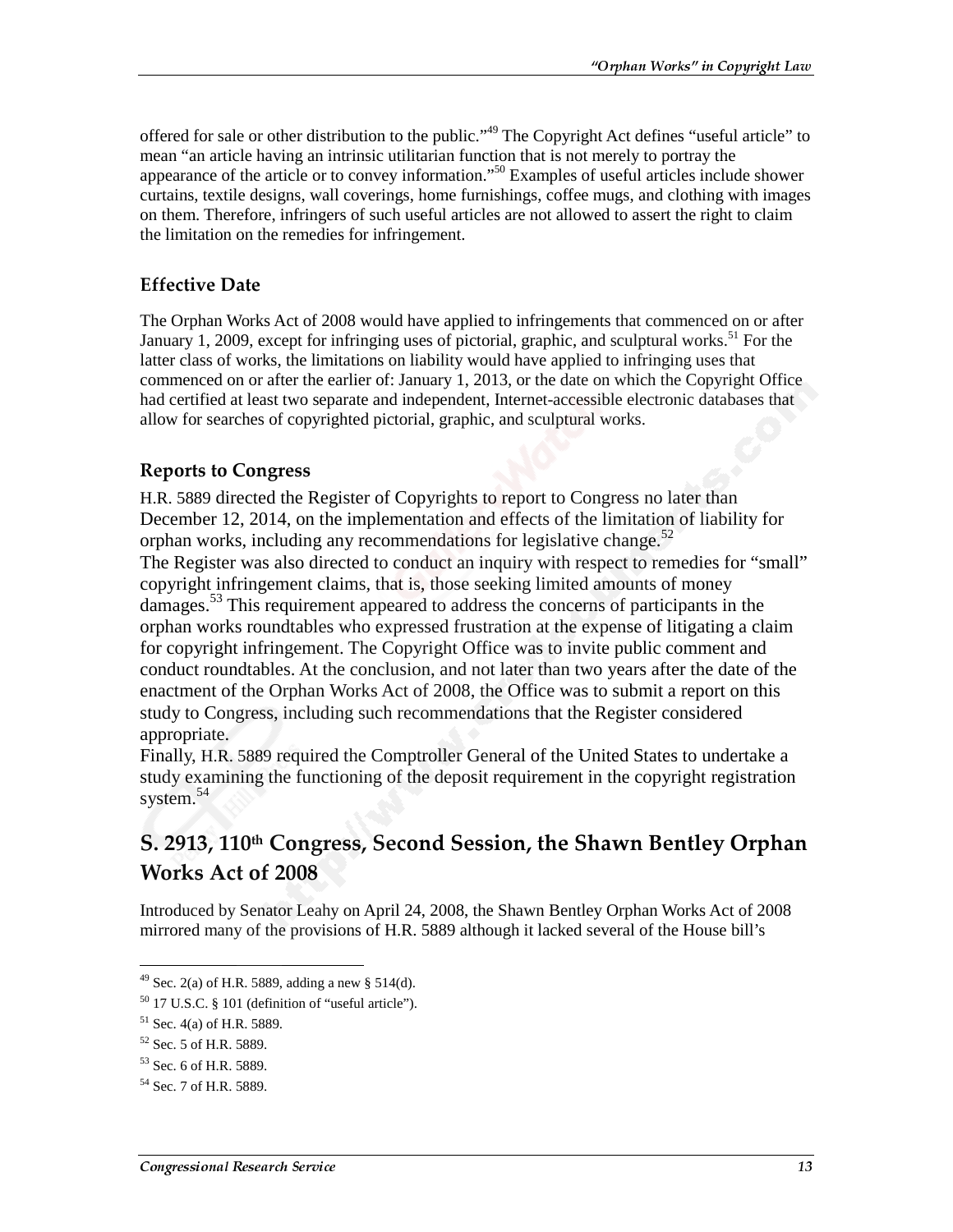features. S. 2913, as introduced, did not require an infringer who seeks to qualify for an orphan works limitation on remedies to file a Notice of Use with the Copyright Office (therefore, the bill also did away with the need for the Copyright Office to maintain an archive retaining such notices). S. 2913 also did not contain an exception for infringers of useful articles (meaning that such infringers would be able to qualify for the limitations on remedies), nor did it require a court to give consideration to the fact that a work is registered in determining reasonable compensation. S. 2913 did, however, explicitly extend the safe harbor exemption for paying reasonable compensation to museums in addition to those entities that the House bill had exempted (nonprofit educational institutions, libraries, archives, and public broadcasting entities).55 S. 2913 also differed from H.R. 5889 in terms of the effective date of the limitations on remedies for infringers of pictorial, graphic, and sculptural works, offering a date of the earlier of: January 1, 2011, or the date on which the Copyright Office had certified at least two electronic databases that met the same criteria as the House bill.

### Developments Since the Introduction of H.R. 5889 and S. 2913

On May 6, 2008, the House Subcommittee on Courts, the Internet, and Intellectual Property approved by voice vote a manager's amendment in the nature of a substitute that included several substantive changes to H.R. 5889.<sup>56</sup> The amendment explicitly added museums to the list of entities that could qualify for the safe harbor of not having to pay reasonable compensation for infringing uses of orphan works, eliminating one difference with the Senate version of the orphan works legislation. Also, the manager's amendment instructed a court, before granting injunctive relief, to take into account any harm that the relief would cause the infringer due to the infringer's reliance on having performed a qualifying search for the copyright owner. Finally, the amendment clarified that the limitation on remedies for use of orphan works would not apply for an infringer who "fails to render payment, in a reasonably timely manner, of any reasonable compensation agreed upon by the owner of the infringed copyright *and the infringer*" (emphasis added to show the change made by the amendment). According to Representative Howard Berman who offered the amendment, this additional language helped to ensure that the copyright owner could not unilaterally "demand any amount of money, call it reasonable, and subject a user to damages."<sup>57</sup>

On May 15, 2008, the Senate Judiciary Committee approved by voice vote an amendment to S. 2913 in the nature of a substitute that was offered by its sponsors, Senators Leahy and Hatch.<sup>58</sup> The amendment added the "useful articles" exception that was provided in the House bill, thereby disallowing infringers who use useful articles from trying to claim the limitation on remedies. In addition, like the manager's amendment to the House bill, the amendment to S. 2913 instructed a court, before granting injunctive relief, to take into account any harm that the relief would cause the infringer due to the infringer's reliance on having performed a qualifying search for the copyright owner. The amendment also changed one of the potential effective dates with respect to the limitation on remedies for infringement of pictorial, graphic, and sculptural works, to January 1, 2013, matching that of the House version. The amendment also included a clarification similar to that in the House amendment, disallowing the limitation on remedies for an infringer who

 $\overline{a}$ <sup>55</sup> Sec. 2(a) of S. 2913, as introduced, adding a new § 514(c)(1)(B).

<sup>56</sup> Carey Lening, *Amended Orphan Works Reform Bill Advances Through IP Subcommittee,* Patent, Trademark, & Copyright J., May 9, 2008, at 47.

<sup>57</sup> Andrew Noyes, *'Orphan Works' Measure Moves to Full Committee,* CongressDailyAM, May 8, 2008.

<sup>58</sup> Andrew Noyes, *Senate Panel Approves 'Orphan Works' Copyright Bill,* CongressDailyPM, May 15, 2008.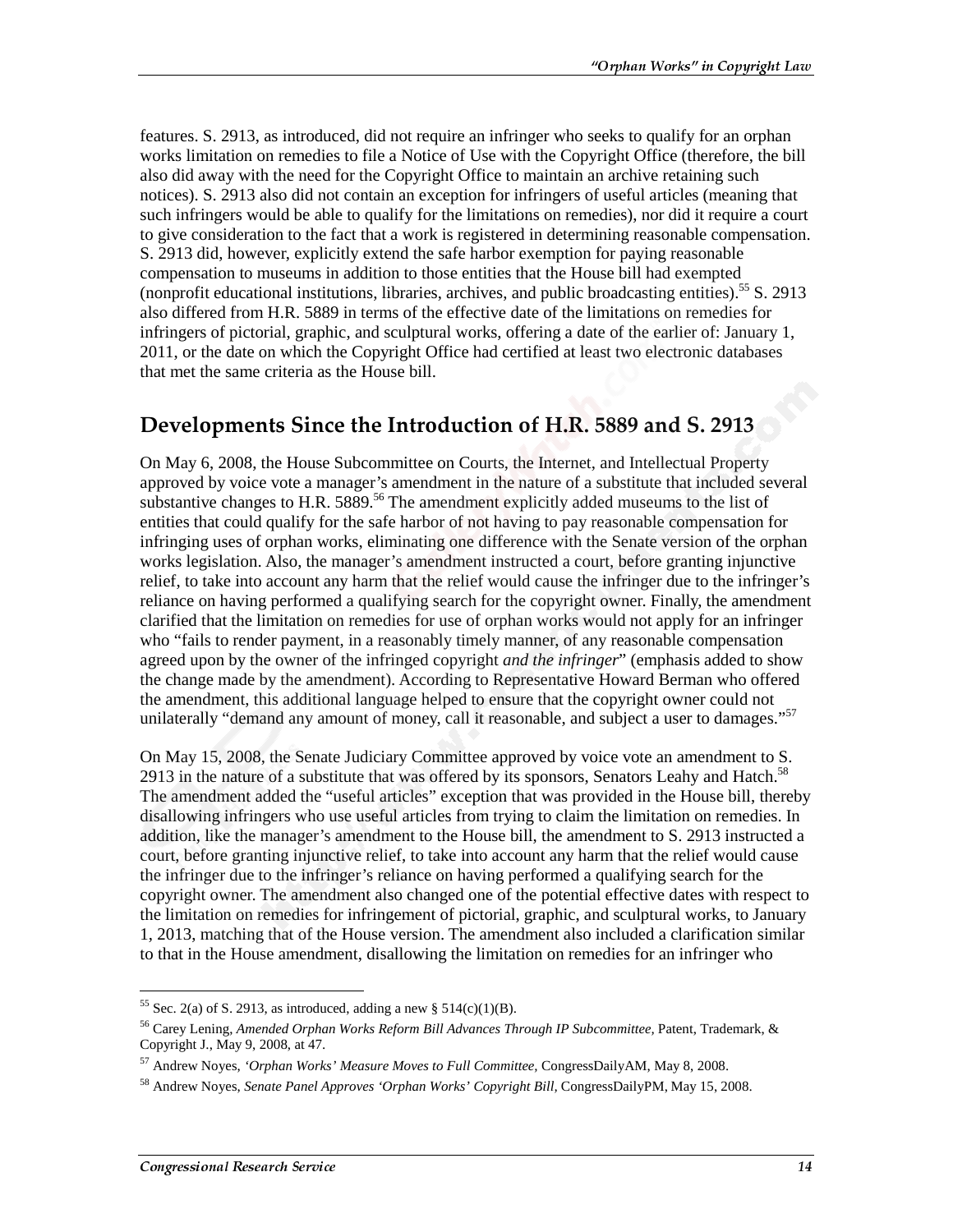"fails to render payment of reasonable compensation in a reasonably timely manner *after reaching an agreement with the owner of the infringed copyright*" (emphasis added to show the change made to the original text of the bill). The substitute bill deleted a provision in the bill as introduced that would have denied museums, nonprofit educational institutions, libraries, archives, and public broadcasting entities the benefit of the safe harbor exemption from paying reasonable compensation if the owner of the infringed copyright proved (and the court found) that the infringer had earned proceeds directly attributable to the infringement. This provision still appeared, however, in the House bill. Finally, the amendment changed the criteria that the Register of Copyright was to follow in certifying databases of pictorial, graphic, and sculptural works, in a way that provided less statutory guidance to the Register for determining how to certify the databases and also eliminated the requirement that the database must be Internetaccessible:

if such databases are determined to be effective and not prohibitively expensive and include the capability to be searched using 1 or more mechanisms that allow for the search and identification of a work by both text and image and have sufficient information regarding the works to enable a potential user of a work to identify or locate the copyright owner or authorized agent.

On September 26, 2008, the Senate passed S. 2913 with an amendment<sup>59</sup> by unanimous consent.<sup>60</sup> The amendment made the following modifications to S. 2913:

- Deleted the word and definition of "materials" from the definitions section,  $61$ although the struck language essentially reappeared in a revised section later offered by the amendment that specified "diligent effort" requirements that an infringer conducting a "qualifying search" must satisfy.
- Deleted a provision that would have conditioned eligibility for the limitations on remedies on the infringer consenting to the jurisdiction of United States district  $\text{court.}^{62}$  Also modified one of the qualifications for a limitation on injunctive relief for a derivative work, by requiring that the infringer pay reasonable compensation to the copyright owner—rather than, as S. 2913 originally provided, having the infringer make "an enforceable promise to pay reasonable compensation."<sup>63</sup>
- Revised the "requirements for qualifying searches" section in a manner that directed the infringer to "undertake[] a diligent effort that is reasonable under the

l

<sup>&</sup>lt;sup>59</sup> S.Amdt. 5669, proposed by Senator Whitehouse for Senator Kyl.

<sup>60</sup> *Orphan Works Legislation Passes Senate By Unanimous Consent, Moves to House,* Patent, Trademark, & Copyright J., Oct. 3, 2008, at 754.

<sup>&</sup>lt;sup>61</sup> S. 2913, as engrossed, § 2(a) (adding new 17 U.S.C. § 514(a)).

 $^{62}$  S. 2913, as engrossed, § 2(a) (adding new 17 U.S.C. § 514(b)(1)(A). This change would appear to address the concerns of public universities, which feared that the jurisdictional provision would constitute a waiver of state sovereign immunity. *See* Association of Research Libraries, *Orphan Works Legislation*, June 2008, *available at* http://www.arl.org/bm~doc/owlegislation.pdf ("Public universities ... expressed concern that participation in the orphan works system would require them to waive sovereign immunity. In virtually all cases, the decision to waive sovereign immunity is made not by the public university but by its state government, and state governments have indicated that they will not permit their public universities to waive sovereign immunity as a condition of federal legislation.").

<sup>63</sup> S. 2913, as engrossed, § 2(a) (adding new 17 U.S.C. § 514(c)(2)(C)(ii)). *See* Association of Research Libraries, *Orphan Works Legislation*, June 2008, *available at* http://www.arl.org/bm~doc/owlegislation.pdf ("The problem with this language is that 'enforceable' implies 'in court,' again implicating sovereign immunity.").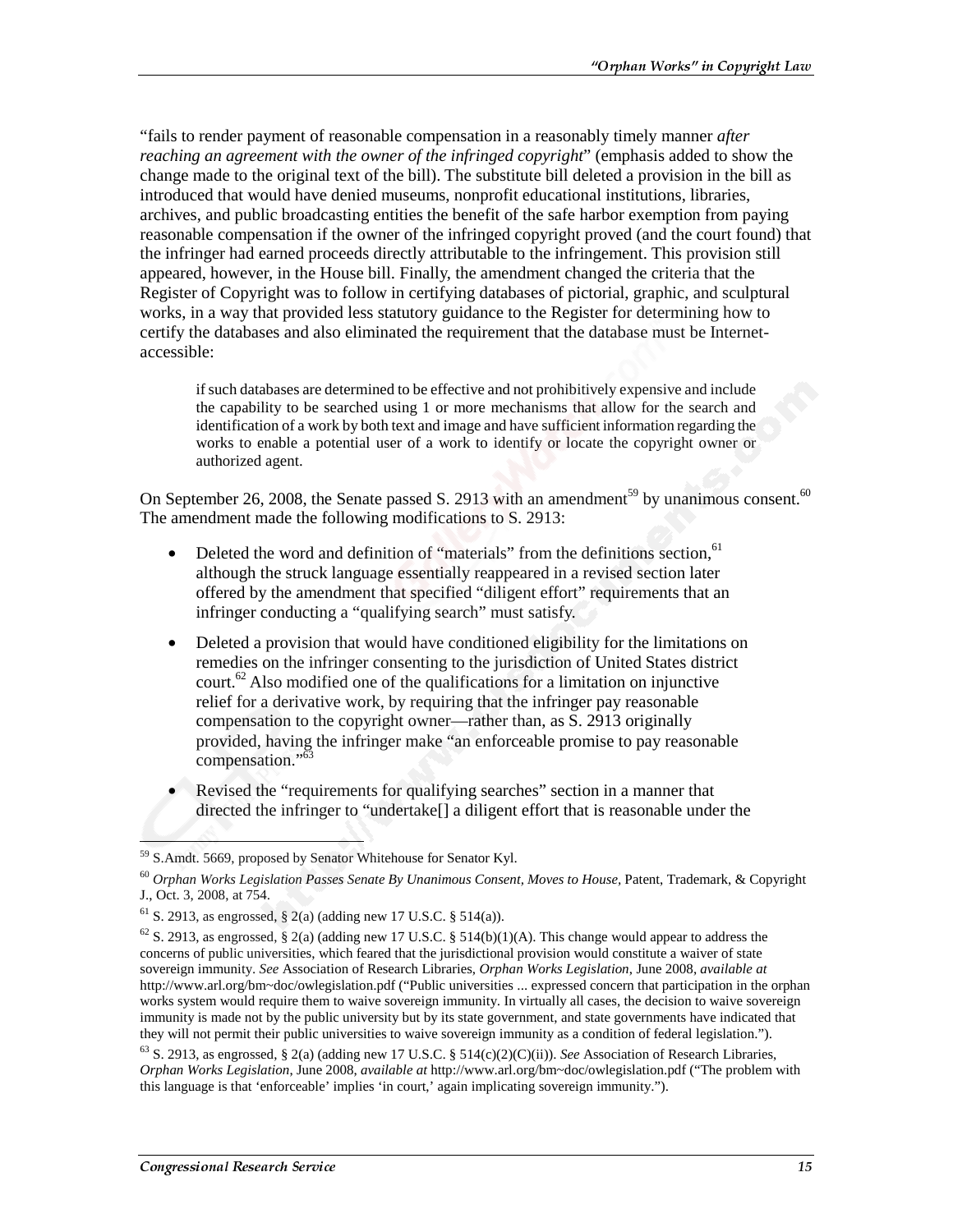circumstances to locate the owner of the infringed copyright prior to, and at a time reasonably proximate to, the infringement.<sup>"64</sup> Defined "diligent effort" to require, at a minimum, the following conduct: searching Copyright Office records and "reasonably available sources of copyright authorship and ownership information"; using technology tools, printed publications, and expert assistance; and searching databases including those available to the public through the Internet. Further defined "diligent effort" to encompass "any actions that are reasonable and appropriate under the facts relevant to the search, including ... facts uncovered during the search."65

- Added a requirement that any qualifying search be "ordinarily" based on the Copyright Office's statements of "Recommended Practices" for conducting a search for information on copyright registrations and owners, as well as any additional "best practices" of authors, copyright owners, and users that utilize the expertise of persons with specialized knowledge of the type of work for which the search is being conducted. $66$
- Amended the provision on "lack of identifying information" within the "requirements for searches" section, to provide that it is *insufficient* proof of the infringer performing a qualifying search to locate and identify the owner of the infringed copyright under either of two circumstances: (1) when a particular copy lacks identifying information pertaining to the owner of the copyrighted work, *or*  (2) when an owner of the infringed copyright fails to respond to any inquiry or other communication about the work.<sup>6</sup>
- Rewrote the provision governing the "use of resources for charge" to indicate that a qualifying search "may require" use of subscription or other fee-based resources, "to the extent reasonable under the circumstances."<sup>68</sup>
- Modified several of the Copyright Office's obligations under the orphan works system. First, required the Register of Copyrights to periodically update the "statements of recommended practices,"69 and, in so doing, the Register "shall consider any comments submitted to the Copyright Office by the Small Business Administration Office of Advocacy."<sup>70</sup> Also required the Register, to the extent practicable, to consider the impact on small business copyright owners when she modifies and updates the recommended practices. Finally, provided that before the Copyright Office certified databases that facilitate a user's search for pictorial, graphic, and sculptural works, the Register "shall determine, to the

 $^{64}$  S. 2913, as engrossed, § 2(a) (adding new 17 U.S.C. § 514(b)(2)(A)(i-v)).

 $^{65}$  S. 2913, as engrossed, § 2(a) (adding new 17 U.S.C. § 514(b)(2)(A)(ii)).

 $66$  S. 2913, as engrossed, § 2(a) (adding new 17 U.S.C. § 514(b)(2)(A)(iii)).

 $67$  S. 2913, as engrossed, § 2(a) (adding new 17 U.S.C. § 514(b)(2)(A)(iv)). As introduced, S. 2913 had only mentioned the first of these two scenarios.

<sup>&</sup>lt;sup>68</sup> S. 2913, as engrossed, § 2(a) (adding new 17 U.S.C. § 514(b)(2)(A)(v)). As introduced, S. 2913 stated that a qualifying search "may include" use of such "resources for charge ... to the extent that the use of such resources is reasonable for, and relevant to, the scope of the intended use." Thus, the amendment provided a less restrictive scope of usage of these resources.

 $^{69}$  S. 2913, as engrossed, § 2(a) (adding new 17 U.S.C. § 514(b)(2)(B)(i)). S. 2913, as introduced, referred to this as "best practices" and had required the Register to update the statements only "at the Register's discretion."

 $^{70}$  S. 2913, as engrossed, § 2(a) (adding new 17 U.S.C. § 514(b)(2)(B)(ii)).